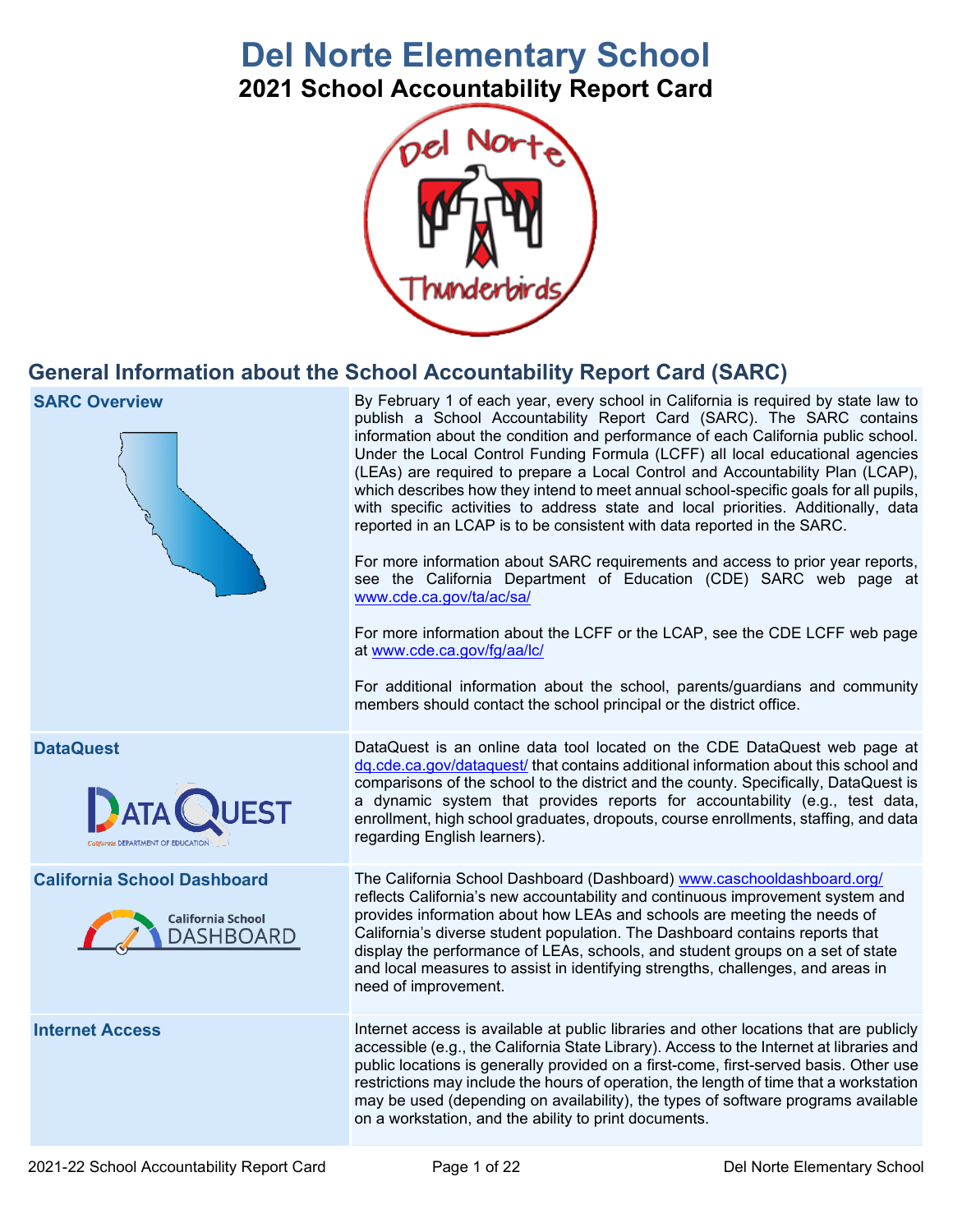### **2021-22 School Contact Information**

| <b>School Name</b>                                 | Del Norte Elementary School   |  |  |  |
|----------------------------------------------------|-------------------------------|--|--|--|
| <b>Street</b>                                      | 850 North Del Norte Avenue    |  |  |  |
| City, State, Zip                                   | Ontario, CA 91764             |  |  |  |
| <b>Phone Number</b>                                | 909-986-9515                  |  |  |  |
| <b>Principal</b>                                   | Molly Tovar                   |  |  |  |
| <b>Email Address</b>                               | molly.tovar@omsd.net          |  |  |  |
| <b>School Website</b>                              | https://www.omsd.net/DelNorte |  |  |  |
| County-District-School (CDS) Code 36 67819 6036214 |                               |  |  |  |

| 2021-22 District Contact Information |                                   |  |  |  |
|--------------------------------------|-----------------------------------|--|--|--|
| <b>District Name</b>                 | Ontario-Montclair School District |  |  |  |
| <b>Phone Number</b>                  | $(909)$ 459-2500                  |  |  |  |
| Superintendent                       | Dr. James Q. Hammond              |  |  |  |
| <b>Email Address</b>                 | info@omsd.net                     |  |  |  |
| <b>District Website Address</b>      | https://www.omsd.net              |  |  |  |

### **2021-22 School Overview**

At Del Norte Elementary our mission is to provide an academically challenging and supportive environment to the whole child. We will utilize best teaching strategies to deliver instruction and align all practices with our plan for a Multi-Tiered System of Support. We will challenge our students to achieve their personal best and prepare them to be College and Career Ready, while supporting their social-emotional and behavioral needs.

Del Norte is located in the eastern portion of the Ontario Montclair School District and serves approximately 458 students in Preschool through fifth grade with 31.4% being English language learners. Del Norte is home to three Special Day Classes that serve grades PK and first through sixth grades. Del Norte also has on-campus the Let's Talk Program, a speech and language program that works with preschool students. Del Norte is a school-wide Title 1 school. Del Norte is a Provision II school, providing breakfast and lunch to all students at no-cost. Del Norte is a community school with the majority of our students walking to/from school. There are many opportunities for students at Del Norte to engage in after-school activities, such as the Think Together Program, after-school athletics, GATE and other enrichment activities, as well as other between the bells and after-school intervention programs.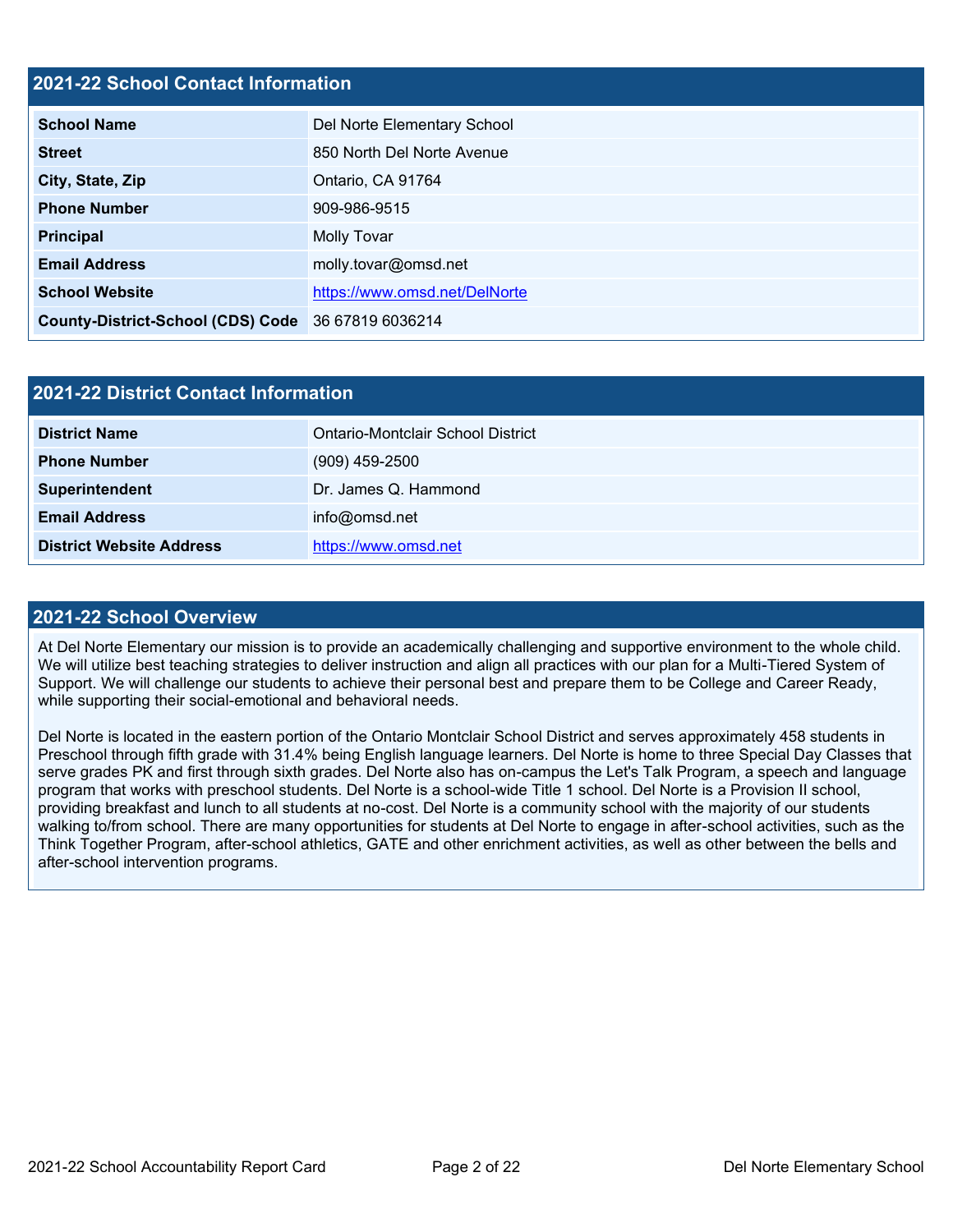# **About this School**

| 2020-21 Student Enrollment by Grade Level |                           |  |  |  |  |
|-------------------------------------------|---------------------------|--|--|--|--|
| <b>Grade Level</b>                        | <b>Number of Students</b> |  |  |  |  |
| Kindergarten                              | 73                        |  |  |  |  |
| Grade 1                                   | 74                        |  |  |  |  |
| Grade 2                                   | 66                        |  |  |  |  |
| Grade 3                                   | 54                        |  |  |  |  |
| Grade 4                                   | 71                        |  |  |  |  |
| Grade 5                                   | 73                        |  |  |  |  |
| Grade 6                                   | 7                         |  |  |  |  |
| <b>Total Enrollment</b>                   | 418                       |  |  |  |  |

# **2020-21 Student Enrollment by Student Group**

| <b>Student Group</b>                   | <b>Percent of Total Enrollment</b> |
|----------------------------------------|------------------------------------|
| <b>Female</b>                          | 51                                 |
| <b>Male</b>                            | 49                                 |
| American Indian or Alaska Native       | 1                                  |
| Asian                                  | 0.7                                |
| <b>Black or African American</b>       | 11.5                               |
| <b>Filipino</b>                        | 0.2                                |
| <b>Hispanic or Latino</b>              | 84.4                               |
| <b>Two or More Races</b>               | 1.2                                |
| <b>White</b>                           | $\overline{1}$                     |
| <b>English Learners</b>                | 35.6                               |
| <b>Foster Youth</b>                    | 0.7                                |
| <b>Homeless</b>                        | 21.8                               |
| <b>Socioeconomically Disadvantaged</b> | 96.2                               |
| <b>Students with Disabilities</b>      | 12.7                               |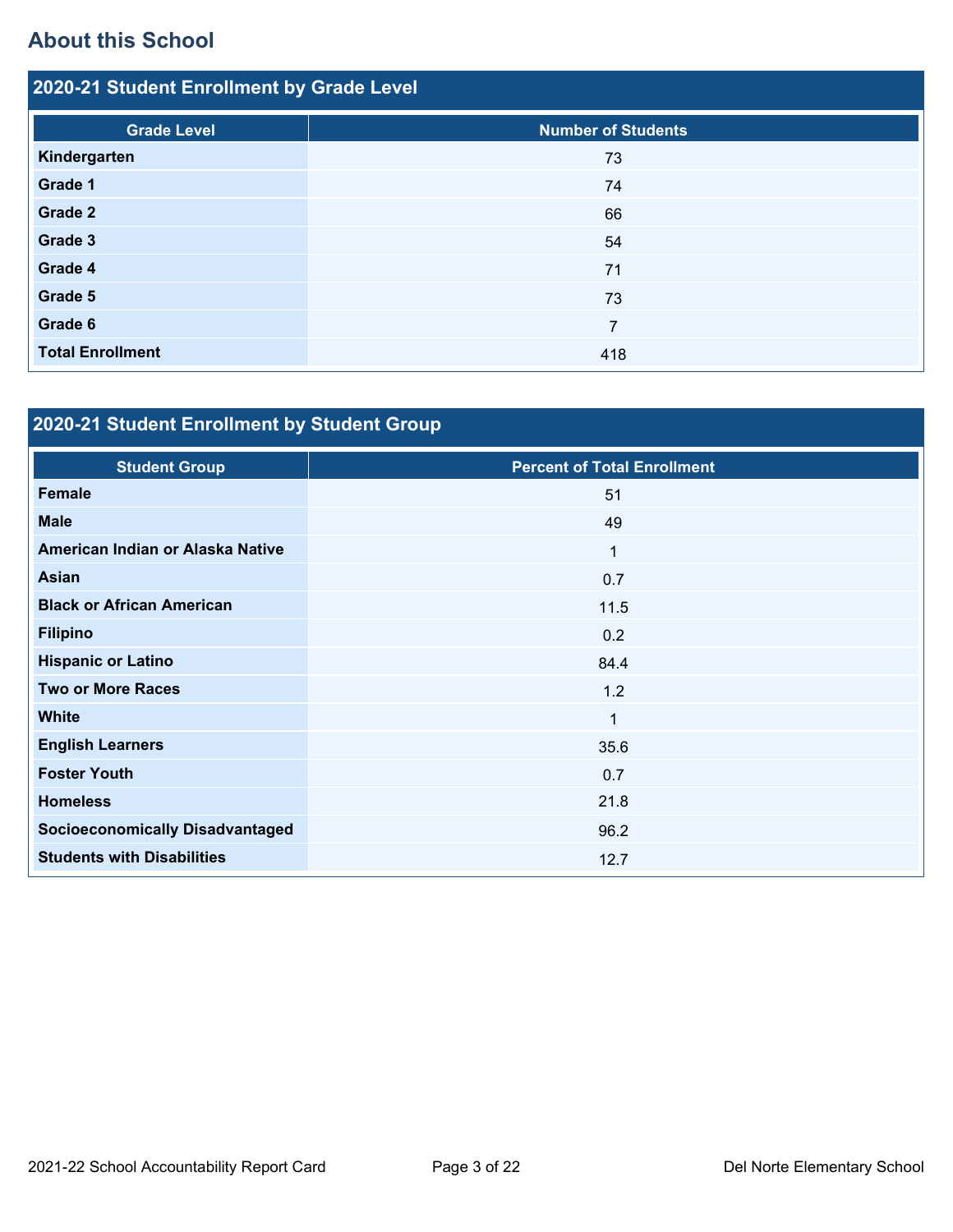## **A. Conditions of Learning State Priority: Basic**

The SARC provides the following information relevant to the State priority: Basic (Priority 1):

- Degree to which teachers are appropriately assigned and fully credentialed in the subject area and for the pupils they are teaching;
	- Pupils have access to standards-aligned instructional materials; and
- School facilities are maintained in good repair

Note: For more information refer to the Updated Teacher Equity Definitions web page at<https://www.cde.ca.gov/pd/ee/teacherequitydefinitions.asp>

### **2019-20 Teacher Preparation and Placement**

| <b>Authorization/Assignment</b>                                                                 | 2019-20 |
|-------------------------------------------------------------------------------------------------|---------|
| Fully (Preliminary or Clear) Credentialed for Subject and Student Placement (properly assigned) |         |
| Intern Credential Holders Properly Assigned                                                     |         |
| Teachers Without Credentials and Misassignments ("ineffective" under ESSA)                      |         |
| Credentialed Teachers Assigned Out-of-Field ("out-of-field" under ESSA)                         |         |
| <b>Unknown</b>                                                                                  |         |
| <b>Total Teaching Positions</b>                                                                 |         |
|                                                                                                 |         |

Note: The data in this table is based on Full Time Equivalent (FTE) status. One FTE equals one staff member working full time; one FTE could also represent two staff members who each work 50 percent of full time. Additionally, an assignment is defined as a position that an educator is assigned to based on setting, subject, and grade level. An authorization is defined as the services that an educator is authorized to provide to students.

## **2019-20 Teachers Without Credentials and Misassignments (considered "ineffective" under ESSA)**

| <b>Authorization/Assignment</b>                              | 2019-20 |
|--------------------------------------------------------------|---------|
| <b>Permits and Waivers</b>                                   |         |
| <b>Misassignments</b>                                        |         |
| <b>Vacant Positions</b>                                      |         |
| <b>Total Teachers Without Credentials and Misassignments</b> |         |

## **2019-20 Credentialed Teachers Assigned Out-of-Field (considered "out-of-field" under ESSA)**

| <b>Indicator</b>                                       | 2019-20 |
|--------------------------------------------------------|---------|
| Credentialed Teachers Authorized on a Permit or Waiver |         |
| <b>Local Assignment Options</b>                        |         |
| <b>Total Out-of-Field Teachers</b>                     |         |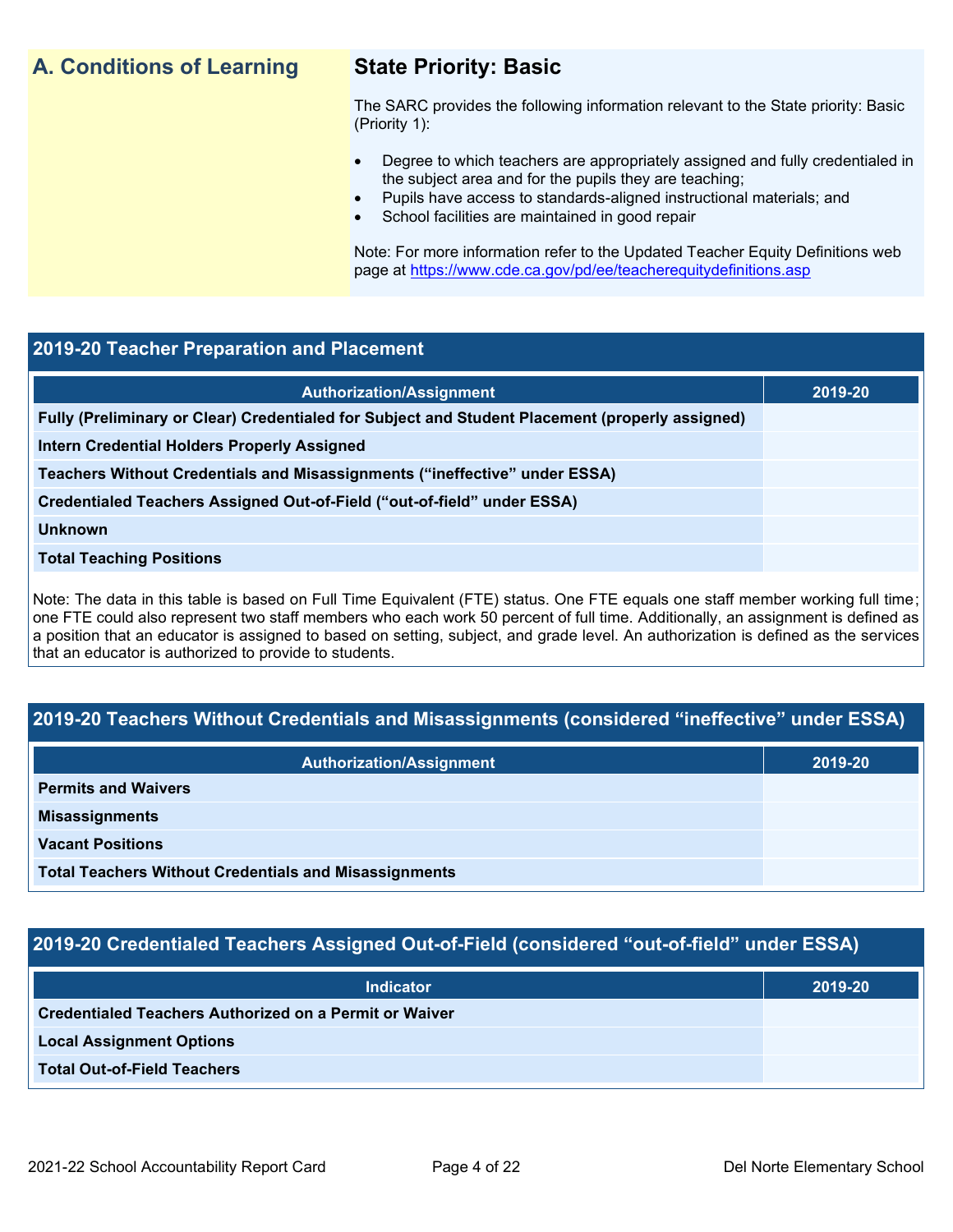## **2019-20 Class Assignments**

| <b>Indicator</b>                                                                                                                                    | 2019-20 |
|-----------------------------------------------------------------------------------------------------------------------------------------------------|---------|
| <b>Misassignments for English Learners</b><br>(a percentage of all the classes with English learners taught by teachers that are misassigned)       |         |
| No credential, permit or authorization to teach<br>(a percentage of all the classes taught by teachers with no record of an authorization to teach) |         |

## **2021-22 Quality, Currency, Availability of Textbooks and Other Instructional Materials**

**Year and month in which the data were collected August 2021** August 2021

| <b>Subject</b>                | Textbooks and Other Instructional Materials/year of<br><b>Adoption</b>                                                                                                                                                                                                                                                                                                                                                                                                               | <b>From</b><br><b>Most</b><br><b>Recent</b><br><b>Adoption</b> | <b>Percent</b><br><b>Students</b><br><b>Lacking Own</b><br><b>Assigned</b><br><b>Copy</b> |
|-------------------------------|--------------------------------------------------------------------------------------------------------------------------------------------------------------------------------------------------------------------------------------------------------------------------------------------------------------------------------------------------------------------------------------------------------------------------------------------------------------------------------------|----------------------------------------------------------------|-------------------------------------------------------------------------------------------|
| <b>Reading/Language Arts</b>  | TK Big Day (Houghton-Mifflin-Harcourt) - Adopted 2016<br>K-6 Wonders (McGraw-Hill) - Adopted 2016                                                                                                                                                                                                                                                                                                                                                                                    | Yes                                                            | 0%                                                                                        |
| <b>Mathematics</b>            | TK-8 - Eureka Math (Great Minds)- Adopted 2015* and then<br>in 2018* for Dual Immersion program.<br>K-8 mathematics materials were selected by OMSD<br>stakeholders to adopt due to the level of rigor of the program<br>and a strong alignment with the California State Standards.<br>*TK mathematics materials are from the most recent local<br>adoption.<br>Integrated Math, High School Credit Course, Houghton Mifflin<br>Harcourt, Integrated Math I, 2015 adopted May, 2020 | <b>No</b>                                                      | $0\%$                                                                                     |
| <b>Science</b>                | TK- Big Day Houghton-Mifflin- Adopted 2016<br>K-5 California Inspire Science (McGraw Hill) - Adopted 2019<br>6-8 California Inspire Science-Preferred Integrated (McGraw<br>Hill) - Adopted 2019                                                                                                                                                                                                                                                                                     | Yes                                                            | 0%                                                                                        |
| <b>History-Social Science</b> | TK Big Day (Houghton-Mifflin-Harcourt) - Adopted 2016<br>K-5 California Vistas (Macmillan/McGraw-Hill) - Adopted<br>2006*<br>6-8 My World Interactive (Pearson) - Adopted 2018<br>*K-5 History/Social Science materials are not from the most<br>recent state adoption; however, the district has determined<br>through local review that the materials are still aligned to<br>current state standards.                                                                             | Yes                                                            | $0\%$                                                                                     |
| <b>Foreign Language</b>       | *Spanish II S, High School Credit Course, Vista, Imagina, 4th<br>Edition, adopted May 2020 - *Not from the most recent state<br>adoption.<br>Spanish for Native Speakers, McDougal Littel, Tu Mundo,<br>2008, adopted July 2008<br>Beginning Spanish, Prentice Hall, Realidades, 2008, adopted<br><b>July 2008</b>                                                                                                                                                                   | Yes                                                            | 0%                                                                                        |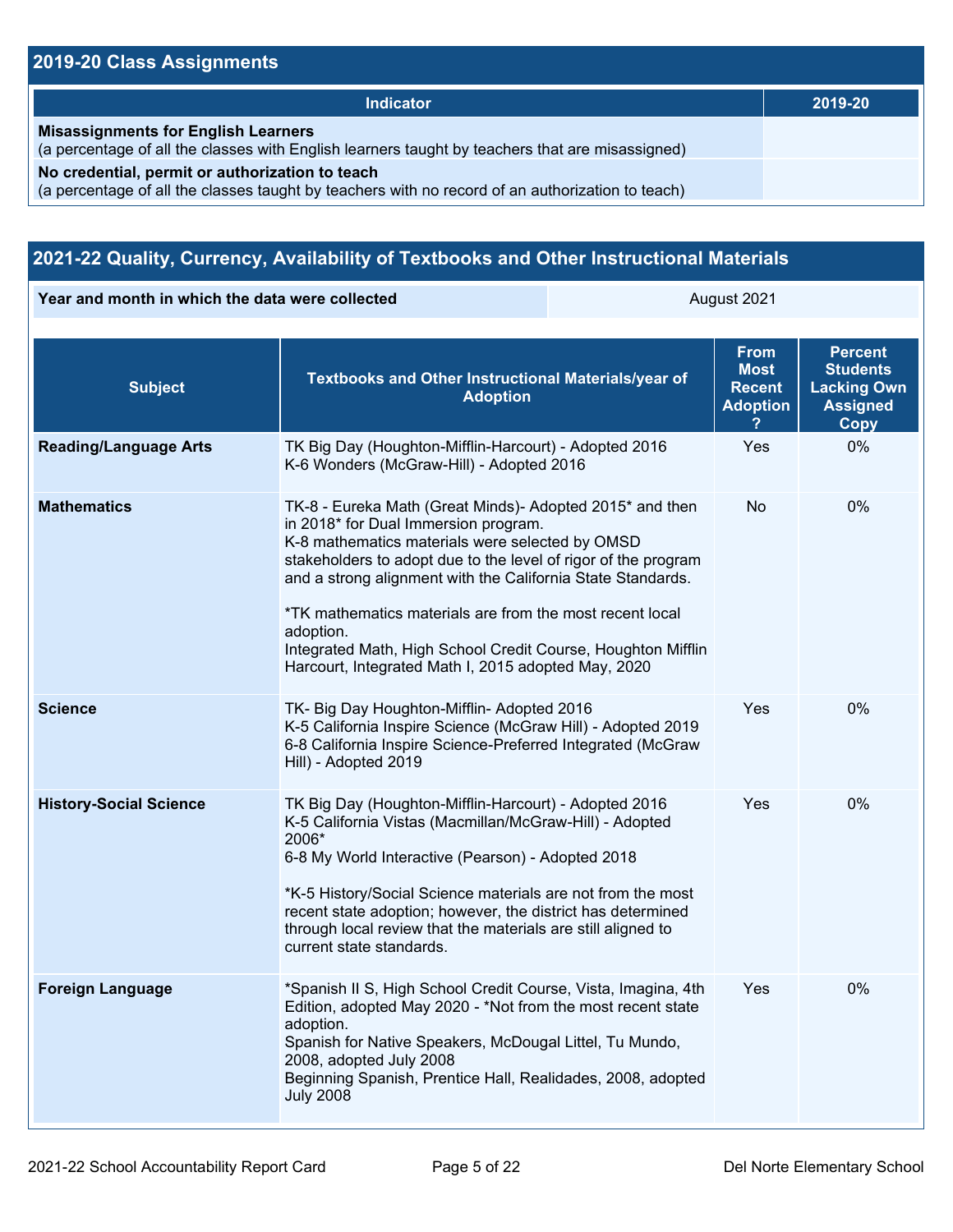| <b>Health</b>                     | K-8 Focus on You (Charles Merrill Publishing) - Adopted<br>1984                                                                                                                                                                                  | No. | $0\%$ |
|-----------------------------------|--------------------------------------------------------------------------------------------------------------------------------------------------------------------------------------------------------------------------------------------------|-----|-------|
| <b>Visual and Performing Arts</b> | TK-6 Theatre Arts Connection (SRA/McGraw-Hill) - Adopted<br>2008<br>TK-6 Art Connection (SRA/McGraw-Hill) - Adopted 2008<br>TK-8 CA Spotlight on Music (McGraw-Hill) - Adopted 2008<br>6-8 Middle School Art Series (McGraw-Hill) - Adopted 2008 | Yes | 0%    |

### **School Facility Conditions and Planned Improvements**

Del Norte School was originally built in 1956. The school was designed to accommodate 480 students. Currently, Del Norte serves about 458 students in grades Pre-School through Fifth. There are 35 classroom spaces, including 17 portable classroom buildings added between 1986 and 2009, and a multi-purpose room completed early 2008. One of the classrooms has been divided into office space for support staff, including instructional coaches. An additional building houses the district pre-school speech and language program called The Let's Talk Program. The total school site sits on 10.2 acres. Playground space for students comprises approximately 7 acres. There are 13 student and 5 adult restrooms, with all well-maintained and in good working condition. The cafeteria is located in the multipurpose room, where students also eat meals and attend performances and assemblies. The school facility offers a good learning environment with fully functioning lighting, heating, and cooling systems and noise negation. Del Norte underwent modernization in 1995. The general condition of the facility is good. New HVAC units were installed in 2010 in 13 of the portable classrooms, to provide more efficient and quieter air conditions. New HVAC units were installed in 2017 in 19 of the original classrooms to provide more efficient and quieter air conditions. There are no current of planned facility improvements. Internet access is available in the offices and in all classrooms, with the district adding wireless access in 2009. The district Information Services Department maintains a content filter for all Internet traffic, including email, in accordance with the Children's Internet Protection Act (CIPA) guidelines.

### Maintenance and Repair:

Del Norte School is maintained in a manner that ensures it is functional and in good repair. The school employs three full-time custodians. The school administrators work with the custodial staff to make certain that classrooms, restrooms and the school grounds remain clean, safe and orderly, and that the floors, walls and plumbing system are all in good repair. A work order process is used to ensure efficient service and that emergency repairs are given the highest priority. To assist in this effort, the district Operations Department annually conducts an in-depth evaluation of each school to determine the condition of the facilities and to identify situations that need maintenance, repair or an upgrade. The district uses a facility survey instrument developed by the State of California Office of Public School Construction to assess the data gathering during the inspections. All findings are shared with the principal, and work orders for needed repairs are created at that time. The results of this survey are available in the school office or the district office. For the2021-2022 School Year, a facilities inspection was conducted in August.

### Williams Visit Findings:

On an annual basis, the San Bernardino County Superintendent of Schools conducts Williams visits to monitor school sites to evaluate the sufficiency of instructional materials and to ensure that school site facilities are in good repair. At the time of publishing, a facilities inspection had been conducted on August 30, 2021. There were two good repair deficiencies were observed and no extreme deficiencies.

**Year and month of the most recent FIT report** August 30, 2021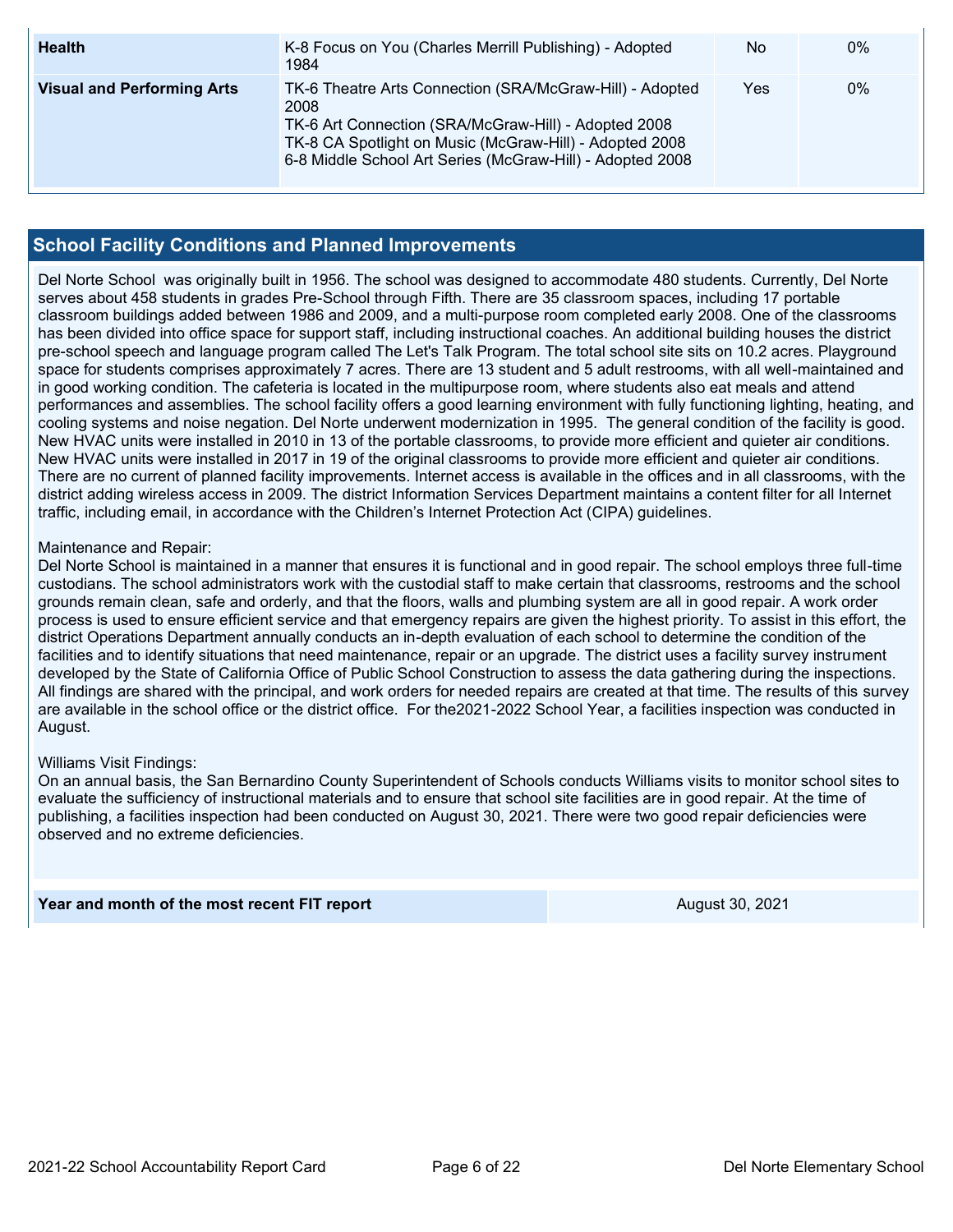| <b>School Facility Conditions and Planned Improvements</b>                    |                     |              |              |                                                                                                                                                                                                           |  |
|-------------------------------------------------------------------------------|---------------------|--------------|--------------|-----------------------------------------------------------------------------------------------------------------------------------------------------------------------------------------------------------|--|
| <b>System Inspected</b>                                                       | <b>Rate</b><br>Good | Rate<br>Fair | Rate<br>Poor | <b>Repair Needed and Action Taken or Planned</b>                                                                                                                                                          |  |
| <b>Systems:</b><br>Gas Leaks, Mechanical/HVAC, Sewer                          | $\mathsf{X}$        |              |              |                                                                                                                                                                                                           |  |
| Interior:<br><b>Interior Surfaces</b>                                         | X                   |              |              |                                                                                                                                                                                                           |  |
| Cleanliness:<br>Overall Cleanliness, Pest/Vermin Infestation                  | $\mathsf{x}$        |              |              |                                                                                                                                                                                                           |  |
| <b>Electrical</b>                                                             | $\sf X$             |              |              |                                                                                                                                                                                                           |  |
| <b>Restrooms/Fountains:</b><br>Restrooms, Sinks/ Fountains                    | $\sf X$             |              |              | G5: Fixture/apparatus damaged, broken, missing<br>or unsecured G6: Fixture/apparatus damaged,<br>broken, missing or unsecured work order #'s<br>221642 completed 8/30/21 and 221640<br>completed 9/2/2021 |  |
| Safety:<br>Fire Safety, Hazardous Materials                                   | $\sf X$             |              |              |                                                                                                                                                                                                           |  |
| <b>Structural:</b><br>Structural Damage, Roofs                                | $\sf X$             |              |              |                                                                                                                                                                                                           |  |
| <b>External:</b><br>Playground/School Grounds, Windows/<br>Doors/Gates/Fences | $\sf X$             |              |              |                                                                                                                                                                                                           |  |

| <b>Overall Facility Rate</b> |      |      |      |  |  |  |
|------------------------------|------|------|------|--|--|--|
| <b>Exemplary</b>             | Good | Fair | Poor |  |  |  |
|                              | ↗    |      |      |  |  |  |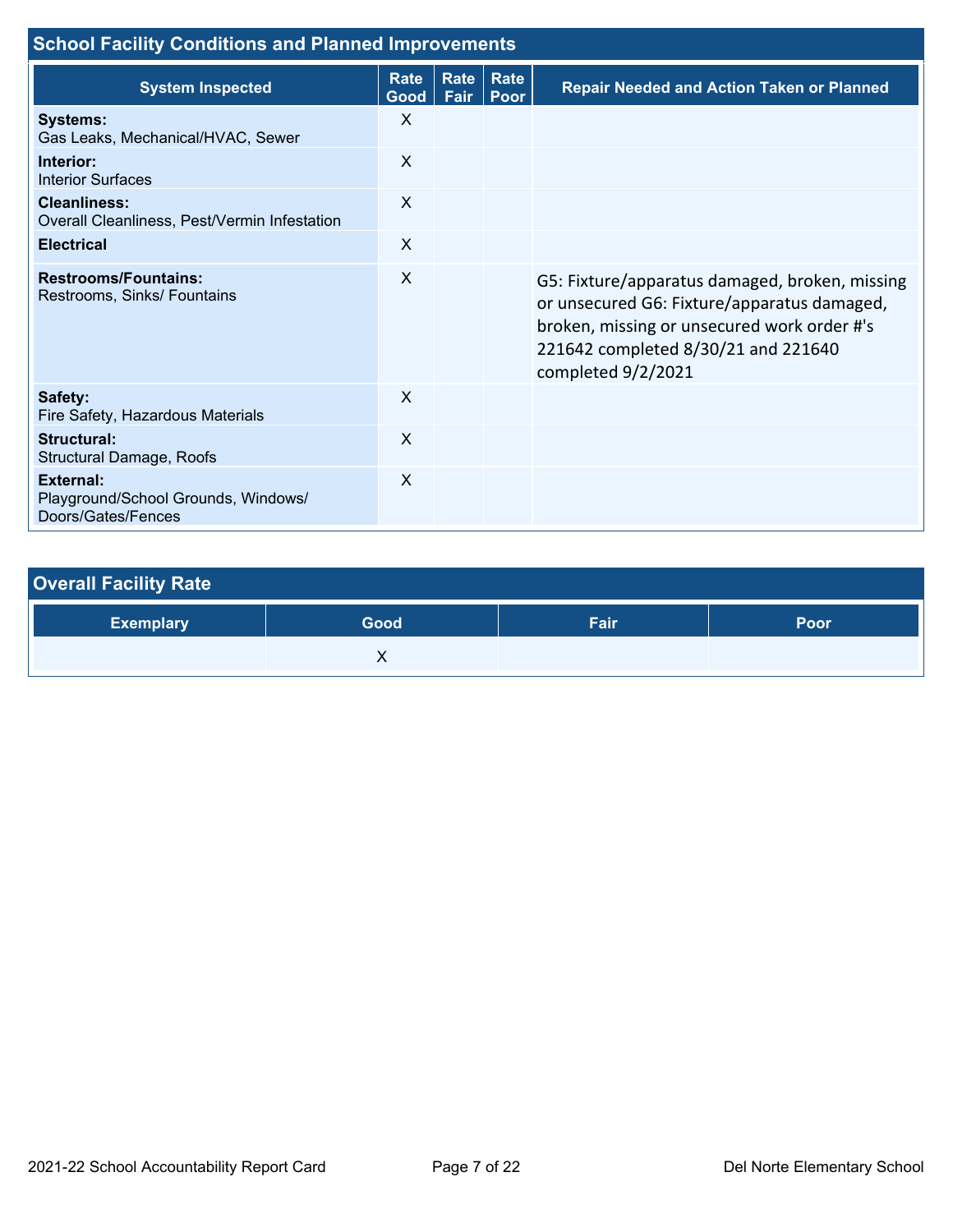## **B. Pupil Outcomes State Priority: Pupil Achievement**

The SARC provides the following information relevant to the State priority: Pupil Achievement (Priority 4):

### **Statewide Assessments**

(i.e., California Assessment of Student Performance and Progress [CAASPP] System includes the Smarter Balanced Summative Assessments for students in the general education population and the California Alternate Assessments [CAAs] for English language arts/literacy [ELA] and mathematics given in grades three through eight and grade eleven. Only eligible students may participate in the administration of the CAAs. CAAs items are aligned with alternate achievement standards, which are linked with the Common Core State Standards [CCSS] for students with the most significant cognitive disabilities).

The CAASPP System encompasses the following assessments and student participation requirements:

- 1. **Smarter Balanced Summative Assessments and CAAs for ELA** in grades three through eight and grade eleven.
- 2. **Smarter Balanced Summative Assessments and CAAs for mathematics** in grades three through eight and grade eleven.
- 3. **California Science Test (CAST) and CAAs for Science** in grades five, eight, and once in high school (i.e., grade ten, eleven, or twelve).

### **SARC Reporting in the 2020-2021 School Year Only**

Where the most viable option, LEAs were required to administer the statewide summative assessment in ELA and mathematics. Where a statewide summative assessment was not the most viable option for the LEA (or for one or more gradelevel[s] within the LEA) due to the pandemic, LEAs were allowed to report results from a different assessment that met the criteria established by the State Board of Education (SBE) on March 16, 2021. The assessments were required to be:

- Aligned with CA CCSS for ELA and mathematics;
- Available to students in grades 3 through 8, and grade 11; and
- Uniformly administered across a grade, grade span, school, or district to all eligible students.

### **Options**

Note that the CAAs could only be administered in-person following health and safety requirements. If it was not viable for the LEA to administer the CAAs in person with health and safety guidelines in place, the LEA was directed to not administer the tests. There were no other assessment options available for the CAAs. Schools administered the Smarter Balanced Summative Assessments for ELA and mathematics, other assessments that meet the SBE criteria, or a combination of both, and they could only choose one of the following:

- Smarter Balanced ELA and mathematics summative assessments;
- Other assessments meeting the SBE criteria; or
- Combination of Smarter Balanced ELA and mathematics summative assessments and other assessments.

The percentage of students who have successfully completed courses that satisfy the requirements for entrance to the University of California and the California State University, or career technical education sequences or programs of study.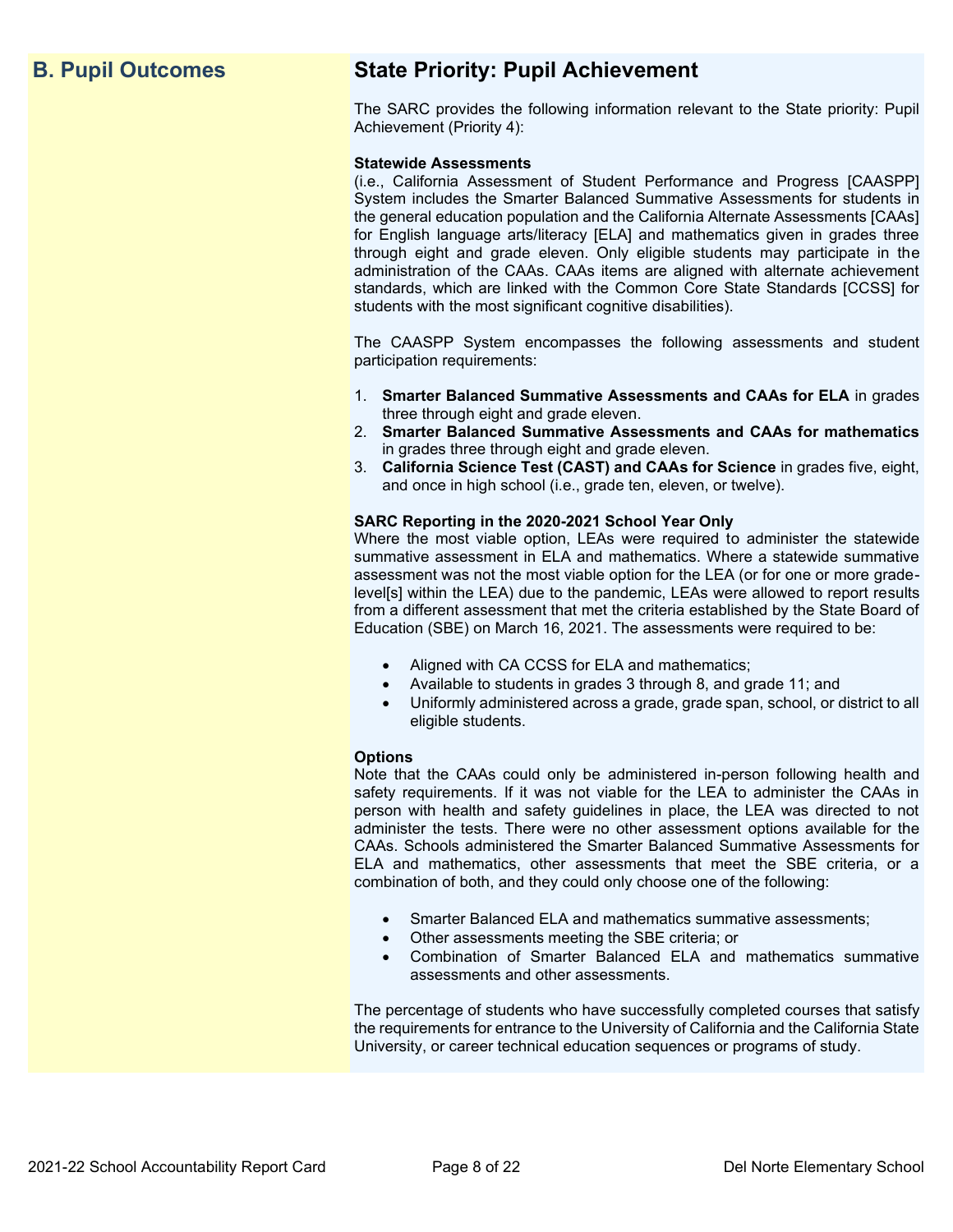### **Percentage of Students Meeting or Exceeding the State Standard on CAASPP**

This table displays CAASPP test results in ELA and mathematics for all students grades three through eight and grade eleven taking and completing a state-administered assessment.

The 2019-2020 data cells with N/A values indicate that the 2019-2020 data are not available due to the COVID-19 pandemic and resulting summative test suspension. The Executive Order N-30-20 was issued which waived the assessment, accountability, and reporting requirements for the 2019-2020 school year.

The 2020-2021 data cells have N/A values because these data are not comparable to other year data due to the COVID-19 pandemic during the 2020-2021 school year. Where the CAASPP assessments in ELA and/or mathematics is not the most viable option, the LEAs were allowed to administer local assessments. Therefore, the 2020-2021 data between school years for the school, district, state are not an accurate comparison. As such, it is inappropriate to compare results of the 2020-2021 school year to other school years.

| <b>Subject</b>                                                       | <b>School</b><br>2019-20 | <b>School</b><br>2020-21 | <b>District</b><br>2019-20 | <b>District</b><br>2020-21 | <b>State</b><br>2019-20 | <b>State</b><br>2020-21 |
|----------------------------------------------------------------------|--------------------------|--------------------------|----------------------------|----------------------------|-------------------------|-------------------------|
| <b>English Language Arts/Literacy</b><br>$\left($ grades 3-8 and 11) | N/A                      | N/A                      | N/A                        | N/A                        | N/A                     | N/A                     |
| <b>Mathematics</b><br>$(grades 3-8 and 11)$                          | N/A                      | N/A                      | N/A                        | N/A                        | N/A                     | N/A                     |

## **2020-21 CAASPP Test Results in ELA by Student Group**

This table displays CAASPP test results in ELA by student group for students grades three through eight and grade eleven taking and completing a state-administered assessment. The CDE will populate this table for schools in cases where the school administered the CAASPP assessment. In cases where the school administered a local assessment instead of CAASPP, the CDE will populate this table with "NT" values, meaning this school did not test students using the CAASPP. See the local assessment(s) table for more information.

| <b>CAASPP</b><br><b>Student Groups</b> | <b>CAASPP</b><br><b>Total</b><br><b>Enrollment</b> | <b>CAASPP</b><br><b>Number</b><br><b>Tested</b> | <b>CAASPP</b><br><b>Percent</b><br><b>Tested</b> | <b>CAASPP</b><br><b>Percent</b><br><b>Not Tested</b> | <b>CAASPP</b><br><b>Percent</b><br>Met or<br><b>Exceeded</b> |
|----------------------------------------|----------------------------------------------------|-------------------------------------------------|--------------------------------------------------|------------------------------------------------------|--------------------------------------------------------------|
| <b>All Students</b>                    | 206                                                | <b>NT</b>                                       | <b>NT</b>                                        | <b>NT</b>                                            | <b>NT</b>                                                    |
| <b>Female</b>                          | 108                                                | <b>NT</b>                                       | <b>NT</b>                                        | <b>NT</b>                                            | <b>NT</b>                                                    |
| <b>Male</b>                            | 98                                                 | <b>NT</b>                                       | <b>NT</b>                                        | <b>NT</b>                                            | <b>NT</b>                                                    |
| American Indian or Alaska Native       | --                                                 | <b>NT</b>                                       | <b>NT</b>                                        | <b>NT</b>                                            | <b>NT</b>                                                    |
| <b>Asian</b>                           |                                                    | <b>NT</b>                                       | <b>NT</b>                                        | <b>NT</b>                                            | <b>NT</b>                                                    |
| <b>Black or African American</b>       | 24                                                 | <b>NT</b>                                       | <b>NT</b>                                        | <b>NT</b>                                            | <b>NT</b>                                                    |
| <b>Filipino</b>                        | $\mathbf 0$                                        | $\mathbf 0$                                     | $\mathbf 0$                                      | $\overline{0}$                                       | $\mathbf 0$                                                  |
| <b>Hispanic or Latino</b>              | 173                                                | <b>NT</b>                                       | <b>NT</b>                                        | <b>NT</b>                                            | <b>NT</b>                                                    |
| Native Hawaiian or Pacific Islander    | $\mathbf 0$                                        | $\mathbf 0$                                     | $\mathbf 0$                                      | $\mathbf 0$                                          | 0                                                            |
| <b>Two or More Races</b>               | --                                                 | <b>NT</b>                                       | <b>NT</b>                                        | <b>NT</b>                                            | <b>NT</b>                                                    |
| <b>White</b>                           | --                                                 | <b>NT</b>                                       | <b>NT</b>                                        | <b>NT</b>                                            | <b>NT</b>                                                    |
| <b>English Learners</b>                | 63                                                 | <b>NT</b>                                       | <b>NT</b>                                        | <b>NT</b>                                            | <b>NT</b>                                                    |
| <b>Foster Youth</b>                    | $\mathbf 0$                                        | $\mathbf 0$                                     | $\Omega$                                         | $\mathbf 0$                                          | $\mathbf 0$                                                  |
| <b>Homeless</b>                        | 94                                                 | <b>NT</b>                                       | <b>NT</b>                                        | <b>NT</b>                                            | <b>NT</b>                                                    |
| <b>Military</b>                        | $\Omega$                                           | $\mathbf 0$                                     | $\mathbf 0$                                      | $\Omega$                                             | $\mathbf{0}$                                                 |
| <b>Socioeconomically Disadvantaged</b> | 197                                                | <b>NT</b>                                       | <b>NT</b>                                        | <b>NT</b>                                            | <b>NT</b>                                                    |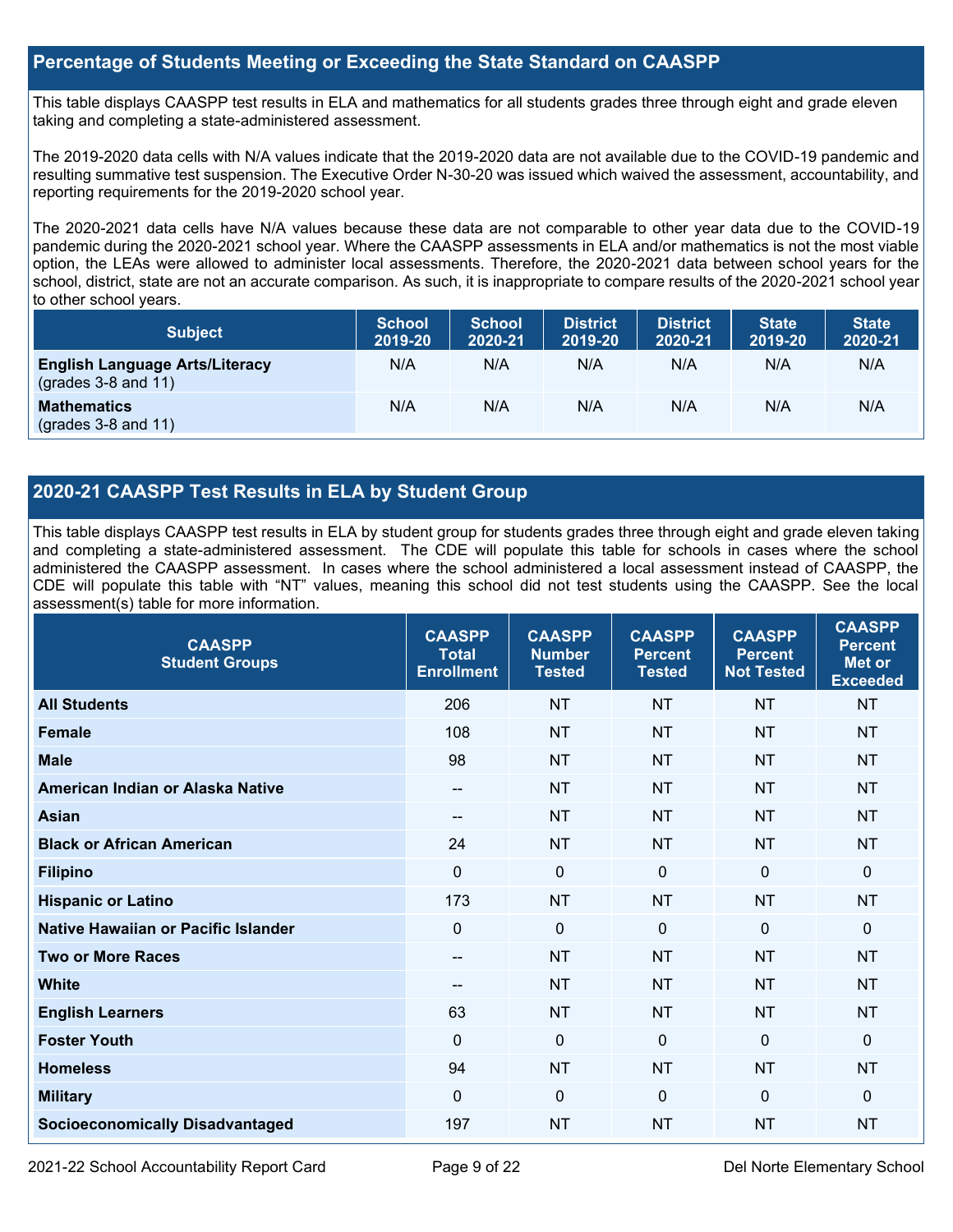| <b>Students Receiving Migrant Education Services</b> |  |    |  |
|------------------------------------------------------|--|----|--|
| <b>Students with Disabilities</b>                    |  | N. |  |

## **2020-21 CAASPP Test Results in Math by Student Group**

This table displays CAASPP test results in Math by student group for students grades three through eight and grade eleven taking and completing a state-administered assessment. The CDE will populate this table for schools in cases where the school administered the CAASPP assessment. In cases where the school administered a local assessment instead of CAASPP, the CDE will populate this table with "NT" values, meaning this school did not test students using the CAASPP. See the local assessment(s) table for more information.

| <b>CAASPP</b><br><b>Student Groups</b>               | <b>CAASPP</b><br><b>Total</b><br><b>Enrollment</b> | <b>CAASPP</b><br><b>Number</b><br><b>Tested</b> | <b>CAASPP</b><br><b>Percent</b><br><b>Tested</b> | <b>CAASPP</b><br><b>Percent</b><br><b>Not Tested</b> | <b>CAASPP</b><br><b>Percent</b><br><b>Met or</b><br><b>Exceeded</b> |
|------------------------------------------------------|----------------------------------------------------|-------------------------------------------------|--------------------------------------------------|------------------------------------------------------|---------------------------------------------------------------------|
| <b>All Students</b>                                  | 206                                                | <b>NT</b>                                       | <b>NT</b>                                        | <b>NT</b>                                            | <b>NT</b>                                                           |
| <b>Female</b>                                        | 108                                                | <b>NT</b>                                       | <b>NT</b>                                        | <b>NT</b>                                            | <b>NT</b>                                                           |
| <b>Male</b>                                          | 98                                                 | <b>NT</b>                                       | <b>NT</b>                                        | <b>NT</b>                                            | <b>NT</b>                                                           |
| American Indian or Alaska Native                     | $\hspace{0.05cm}$ – $\hspace{0.05cm}$              | <b>NT</b>                                       | <b>NT</b>                                        | <b>NT</b>                                            | <b>NT</b>                                                           |
| <b>Asian</b>                                         | --                                                 | <b>NT</b>                                       | <b>NT</b>                                        | <b>NT</b>                                            | <b>NT</b>                                                           |
| <b>Black or African American</b>                     | 24                                                 | <b>NT</b>                                       | <b>NT</b>                                        | <b>NT</b>                                            | <b>NT</b>                                                           |
| <b>Filipino</b>                                      | $\mathbf{0}$                                       | $\mathbf{0}$                                    | $\mathbf 0$                                      | $\mathbf{0}$                                         | $\mathbf{0}$                                                        |
| <b>Hispanic or Latino</b>                            | 173                                                | <b>NT</b>                                       | <b>NT</b>                                        | <b>NT</b>                                            | <b>NT</b>                                                           |
| <b>Native Hawaiian or Pacific Islander</b>           | $\mathbf 0$                                        | $\mathbf 0$                                     | $\mathbf 0$                                      | $\mathbf 0$                                          | $\mathbf 0$                                                         |
| <b>Two or More Races</b>                             | $\overline{\phantom{m}}$                           | <b>NT</b>                                       | <b>NT</b>                                        | <b>NT</b>                                            | <b>NT</b>                                                           |
| <b>White</b>                                         | $\overline{\phantom{m}}$                           | <b>NT</b>                                       | <b>NT</b>                                        | <b>NT</b>                                            | <b>NT</b>                                                           |
| <b>English Learners</b>                              | 63                                                 | <b>NT</b>                                       | <b>NT</b>                                        | <b>NT</b>                                            | <b>NT</b>                                                           |
| <b>Foster Youth</b>                                  | $\mathbf{0}$                                       | $\mathbf 0$                                     | $\mathbf 0$                                      | $\Omega$                                             | $\mathbf{0}$                                                        |
| <b>Homeless</b>                                      | 94                                                 | <b>NT</b>                                       | <b>NT</b>                                        | <b>NT</b>                                            | <b>NT</b>                                                           |
| <b>Military</b>                                      | $\mathbf{0}$                                       | $\mathbf 0$                                     | $\mathbf 0$                                      | $\mathbf 0$                                          | $\mathbf 0$                                                         |
| <b>Socioeconomically Disadvantaged</b>               | 197                                                | <b>NT</b>                                       | <b>NT</b>                                        | <b>NT</b>                                            | <b>NT</b>                                                           |
| <b>Students Receiving Migrant Education Services</b> | $\mathbf 0$                                        | $\mathbf 0$                                     | $\mathbf 0$                                      | $\mathbf 0$                                          | $\mathbf 0$                                                         |
| <b>Students with Disabilities</b>                    | 28                                                 | <b>NT</b>                                       | <b>NT</b>                                        | <b>NT</b>                                            | <b>NT</b>                                                           |

## **2020-21 Local Assessment Test Results in ELA by Student Group**

This table displays Local Assessment test results in ELA by student group for students grades three through eight and grade eleven. LEAs/schools will populate this table for schools in cases where the school administered a local assessment. In cases where the school administered the CAASPP assessment, LEAs/schools will populate this table with "N/A" values in all cells, meaning this table is Not Applicable for this school.

| <b>IREADY</b><br><b>Student Groups</b> | <b>IREADY</b><br><b>Total</b><br><b>Enrollment</b> | <b>IREADY</b><br><b>Number</b><br><b>Tested</b> | <b><i>IREADY</i></b><br><b>Percent</b><br><b>Tested</b> | <b>IREADY</b><br><b>Percent</b><br><b>Not Tested</b> | <b>IREADY</b><br><b>Percent</b><br>At or Above<br><b>Grade Level</b> |
|----------------------------------------|----------------------------------------------------|-------------------------------------------------|---------------------------------------------------------|------------------------------------------------------|----------------------------------------------------------------------|
| <b>All Students</b>                    | 206                                                | 203                                             | 98.57%                                                  | 1.46%                                                | 28.16%                                                               |
| Female                                 | 108                                                | 106                                             | 98.15%                                                  | 1.85%                                                | 31.48%                                                               |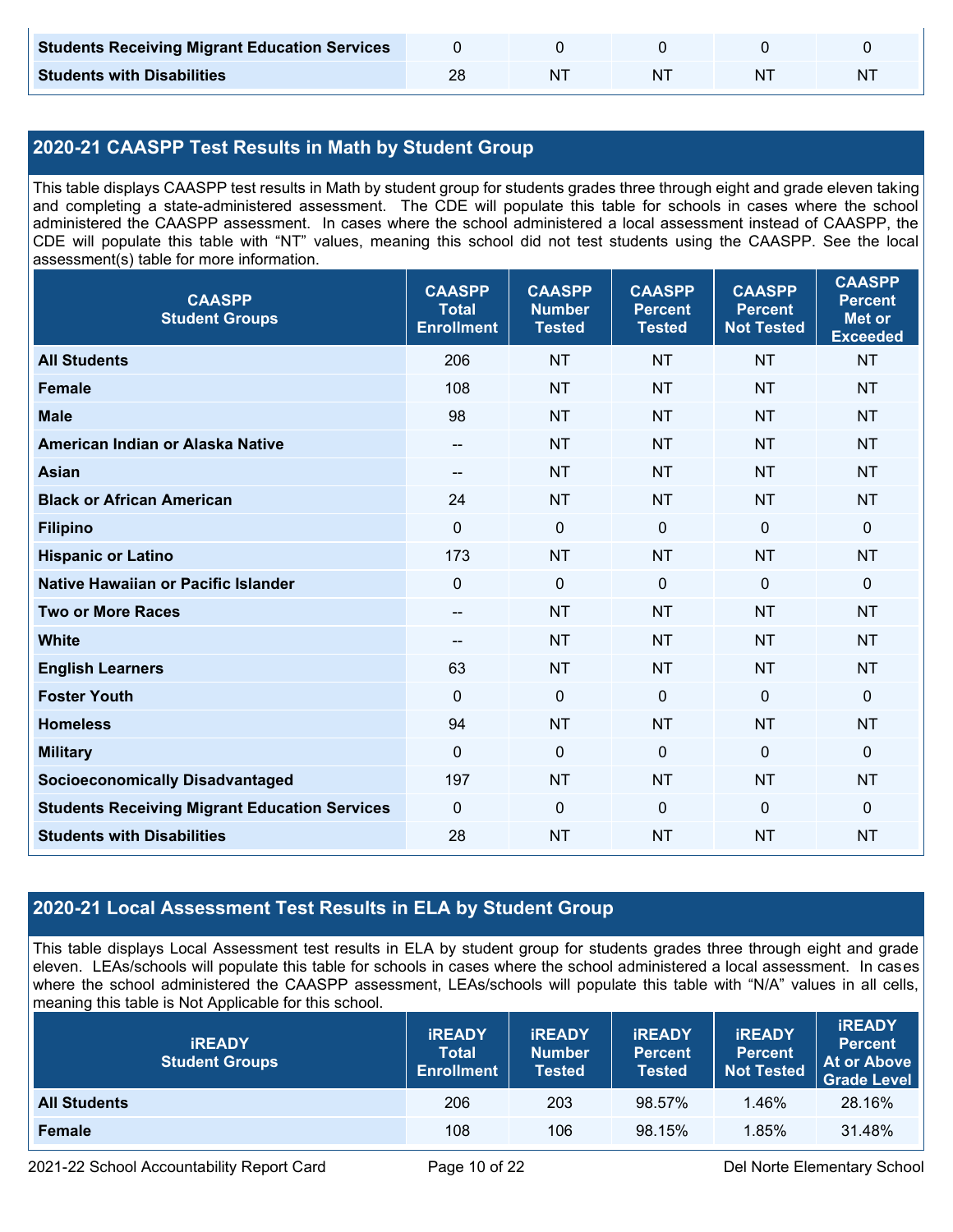| <b>Male</b>                                                                                | 98             | 97        | 98.98%       | 1.02%        | 24.49%    |
|--------------------------------------------------------------------------------------------|----------------|-----------|--------------|--------------|-----------|
| American Indian or Alaska Native                                                           | $\overline{4}$ | 4         | 100.00%      | $0.00\%$     | 0.00%     |
| Asian                                                                                      | 3              | 3         | 100.00%      | $0.00\%$     | $0.00\%$  |
| <b>Black or African American</b>                                                           | 25             | 25        | 100.00%      | $0.00\%$     | 0.00%     |
| <b>Filipino</b>                                                                            | <b>NA</b>      | <b>NA</b> | $0.00\%$     | $0.00\%$     | 0.00%     |
| <b>Hispanic or Latino</b>                                                                  | 173            | 170       | 98.27%       | 1.73%        | 25.43%    |
| Native Hawaiian or Pacific Islander                                                        | 0              | 0         | $0.00\%$     | $0.00\%$     |           |
| <b>Two or More Races</b>                                                                   | 0              | 0         | 0            | 0            |           |
| <b>White</b>                                                                               | 1              | 1         | 100.00%      | $0.00\%$     | <b>NA</b> |
| <b>English Learners</b>                                                                    | 63             | 62        | 98.41%       | 1.59%        | 0.00%     |
| <b>Foster Youth</b>                                                                        | 0              | 0         | $0.00\%$     | $0.00\%$     |           |
| <b>Homeless</b>                                                                            | 47             | 46        | 97.84        | 213.00%      | 0.00%     |
| <b>Military</b>                                                                            | $\Omega$       | 0         | $\mathbf{0}$ | $\mathbf{0}$ | N/A       |
| <b>Socioeconomically Disadvantaged</b>                                                     | 206            | 203       | 98.54%       | 1.46%        | 28.16%    |
| <b>Students Receiving Migrant Education Services</b>                                       | 0              | 0         | 0            | $\mathbf 0$  | N/A       |
| <b>Students with Disabilities</b>                                                          | 28             | 28        | 100.00%      | 0            | 0.00%     |
| *At or above the grade-level standard in the context of the local assessment administered. |                |           |              |              |           |

## **2020-21 Local Assessment Test Results in Math by Student Group**

This table displays Local Assessment test results in Math by student group for students grades three through eight and grade eleven. LEAs/schools will populate this table for schools in cases where the school administered a local assessment. In cases where the school administered the CAASPP assessment, LEAs/schools will populate this table with "N/A" values in all cells, meaning this table is Not Applicable for this school.

| <b>iREADY</b><br><b>Student Groups</b> | <b>IREADY</b><br><b>Total</b><br><b>Enrollment</b> | <b>iREADY</b><br><b>Number</b><br><b>Tested</b> | <b>iREADY</b><br><b>Percent</b><br><b>Tested</b> | <b>IREADY</b><br><b>Percent</b><br><b>Not Tested</b> | <b>IREADY</b><br><b>Percent</b><br><b>At or Above</b><br><b>Grade Level</b> |
|----------------------------------------|----------------------------------------------------|-------------------------------------------------|--------------------------------------------------|------------------------------------------------------|-----------------------------------------------------------------------------|
| <b>All Students</b>                    | 206                                                | 201                                             | 97.59%                                           | 2.41%                                                | 15.74%                                                                      |
| <b>Female</b>                          | 108                                                | 105                                             | 97.22%                                           | 2.78%                                                | 15.74%                                                                      |
| <b>Male</b>                            | 98                                                 | 96                                              | 97.96%                                           | 2.04%                                                | $0.00\%$                                                                    |
| American Indian or Alaska Native       | 4                                                  | 4                                               | 100%                                             | 0.00%                                                |                                                                             |
| Asian                                  | 3                                                  | 3                                               | 100.00%                                          | 0.00%                                                | 0.00%                                                                       |
| <b>Black or African American</b>       | 25                                                 | 25                                              | 100.00%                                          | 0.00%                                                | 0.00%                                                                       |
| <b>Filipino</b>                        | $\mathbf 0$                                        | $\mathbf 0$                                     | $\mathbf{0}$                                     | $\overline{0}$                                       | na                                                                          |
| <b>Hispanic or Latino</b>              | 173                                                | 168                                             | 97.11%                                           | 2.89%                                                | 8.67%                                                                       |
| Native Hawaiian or Pacific Islander    | $\mathbf 0$                                        | $\mathbf 0$                                     | $\mathbf{0}$                                     | na                                                   | $\mathbf 0$                                                                 |
| <b>Two or More Races</b>               | $\mathbf 0$                                        | $\mathbf 0$                                     | $\mathbf{0}$                                     | $\overline{0}$                                       | $\Omega$                                                                    |
| <b>White</b>                           | 1                                                  | $\mathbf{1}$                                    | 100.00%                                          | 0.00%                                                | 0.00%                                                                       |
| <b>English Learners</b>                | 63                                                 | 61                                              | 96.83%                                           | 3.17%                                                | $0.00\%$                                                                    |
| <b>Foster Youth</b>                    | 0                                                  | $\mathbf 0$                                     | 0                                                | 0                                                    | na                                                                          |
| <b>Homeless</b>                        | 47                                                 | 45                                              | 95.74%                                           | 4.26%                                                | 0.00%                                                                       |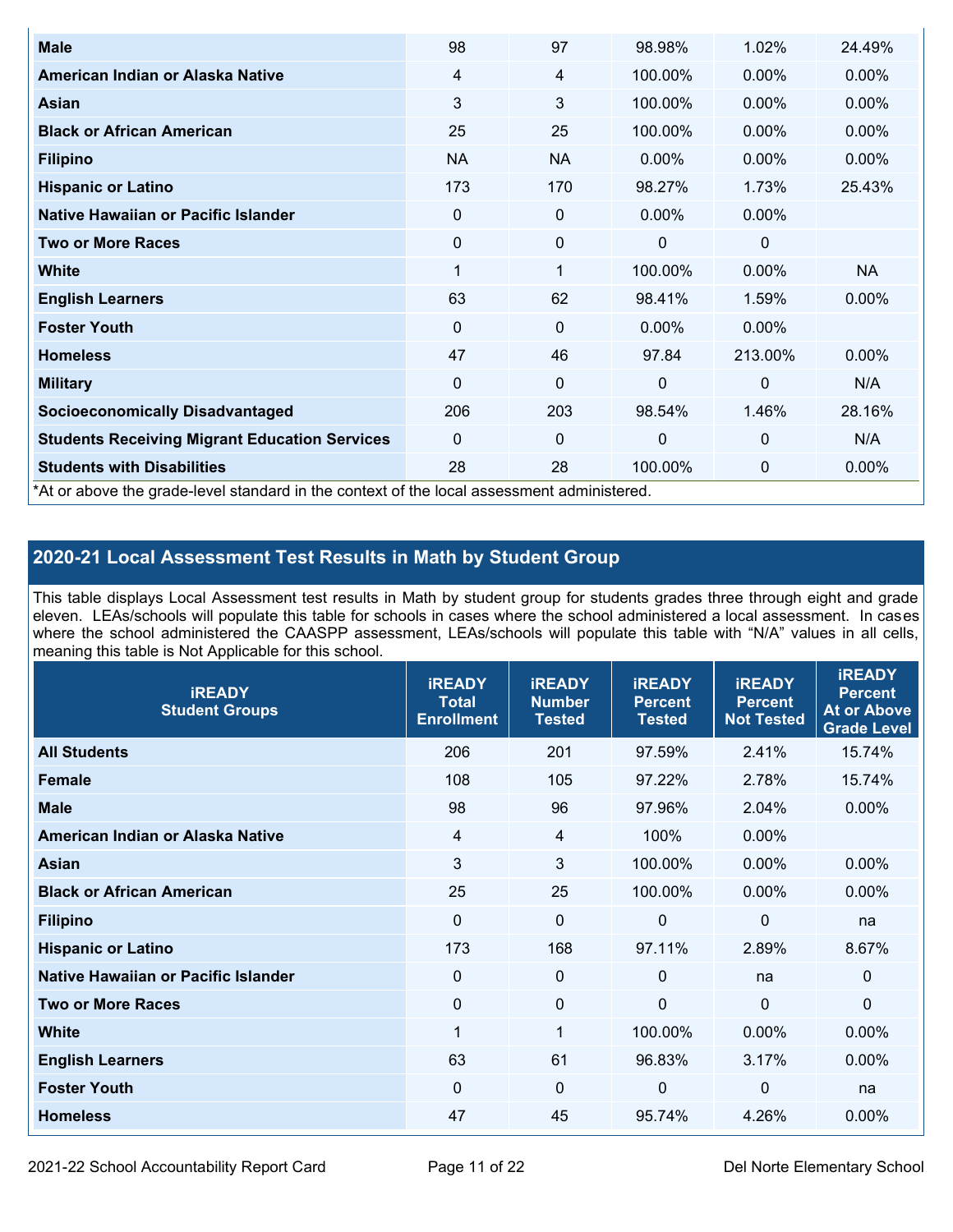| <b>Military</b>                                      |     |     |        |       | na       |
|------------------------------------------------------|-----|-----|--------|-------|----------|
| <b>Socioeconomically Disadvantaged</b>               | 206 | 201 | 97.57% | 2.43% | 10.19%   |
| <b>Students Receiving Migrant Education Services</b> |     |     |        |       | na       |
| <b>Students with Disabilities</b>                    | 28  | 27  | 96.43% | 3.57% | $0.00\%$ |

\*At or above the grade-level standard in the context of the local assessment administered.

## **CAASPP Test Results in Science for All Students**

This table displays the percentage of all students grades five, eight, and High School meeting or exceeding the State Standard.

The 2019-2020 data cells with N/A values indicate that the 2019-2020 data are not available due to the COVID-19 pandemic and resulting summative testing suspension. The Executive Order N-30-20 was issued which waived the assessment, accountability, and reporting requirements for the 2019-2020 school year.

For any 2020-2021 data cells with N/T values indicate that this school did not test students using the CAASPP Science.

| <b>Subject</b>                                  | <b>School</b> | <b>School</b> | <b>District</b> | <b>District</b> | <b>State</b> | <b>State</b> |
|-------------------------------------------------|---------------|---------------|-----------------|-----------------|--------------|--------------|
|                                                 | 2019-20       | 2020-21       | 2019-20         | 2020-21         | 2019-20      | 2020-21      |
| <b>Science</b><br>(grades 5, 8 and high school) | N/A           | ΝT            | N/A             | N1              | N/A          | 28.72        |

## **2020-21 CAASPP Test Results in Science by Student Group**

This table displays CAASPP test results in Science by student group for students grades five, eight, and High School. For any data cells with N/T values indicate that this school did not test students using the CAASPP Science.

| <b>Student Group</b>                                 | <b>Total</b><br><b>Enrollment</b> | <b>Number</b><br><b>Tested</b> | <b>Percent</b><br><b>Tested</b> | <b>Percent</b><br><b>Not Tested</b> | <b>Percent</b><br><b>Met or</b><br><b>Exceeded</b> |
|------------------------------------------------------|-----------------------------------|--------------------------------|---------------------------------|-------------------------------------|----------------------------------------------------|
| <b>All Students</b>                                  | 71                                | <b>NT</b>                      | <b>NT</b>                       | <b>NT</b>                           | <b>NT</b>                                          |
| <b>Female</b>                                        | 33                                | <b>NT</b>                      | <b>NT</b>                       | <b>NT</b>                           | <b>NT</b>                                          |
| <b>Male</b>                                          | 38                                | <b>NT</b>                      | <b>NT</b>                       | <b>NT</b>                           | <b>NT</b>                                          |
| American Indian or Alaska Native                     | $- -$                             | <b>NT</b>                      | <b>NT</b>                       | <b>NT</b>                           | <b>NT</b>                                          |
| <b>Asian</b>                                         | $- -$                             | <b>NT</b>                      | <b>NT</b>                       | <b>NT</b>                           | <b>NT</b>                                          |
| <b>Black or African American</b>                     | $\qquad \qquad -$                 | <b>NT</b>                      | <b>NT</b>                       | <b>NT</b>                           | <b>NT</b>                                          |
| <b>Filipino</b>                                      | $\Omega$                          | $\mathbf 0$                    | $\mathbf 0$                     | $\mathbf 0$                         | 0                                                  |
| <b>Hispanic or Latino</b>                            | 58                                | <b>NT</b>                      | <b>NT</b>                       | <b>NT</b>                           | <b>NT</b>                                          |
| <b>Native Hawaiian or Pacific Islander</b>           | $\Omega$                          | $\mathbf 0$                    | $\mathbf 0$                     | $\mathbf 0$                         | 0                                                  |
| <b>Two or More Races</b>                             | $\Omega$                          | $\boldsymbol{0}$               | $\mathbf{0}$                    | $\mathbf{0}$                        | 0                                                  |
| <b>White</b>                                         | $\mathbf 0$                       | $\pmb{0}$                      | $\mathbf 0$                     | $\mathbf{0}$                        | 0                                                  |
| <b>English Learners</b>                              | 17                                | <b>NT</b>                      | <b>NT</b>                       | <b>NT</b>                           | <b>NT</b>                                          |
| <b>Foster Youth</b>                                  | $\mathbf 0$                       | $\boldsymbol{0}$               | $\mathbf{0}$                    | $\mathbf{0}$                        | 0                                                  |
| <b>Homeless</b>                                      | 30                                | <b>NT</b>                      | <b>NT</b>                       | <b>NT</b>                           | <b>NT</b>                                          |
| <b>Military</b>                                      | $\mathbf{0}$                      | $\mathbf 0$                    | $\mathbf 0$                     | $\mathbf 0$                         | 0                                                  |
| <b>Socioeconomically Disadvantaged</b>               | 67                                | <b>NT</b>                      | <b>NT</b>                       | <b>NT</b>                           | <b>NT</b>                                          |
| <b>Students Receiving Migrant Education Services</b> | $\mathbf{0}$                      | $\mathbf 0$                    | $\mathbf 0$                     | $\mathbf{0}$                        | 0                                                  |
| <b>Students with Disabilities</b>                    | --                                | <b>NT</b>                      | <b>NT</b>                       | <b>NT</b>                           | <b>NT</b>                                          |

2021-22 School Accountability Report Card Page 12 of 22 Del Norte Elementary School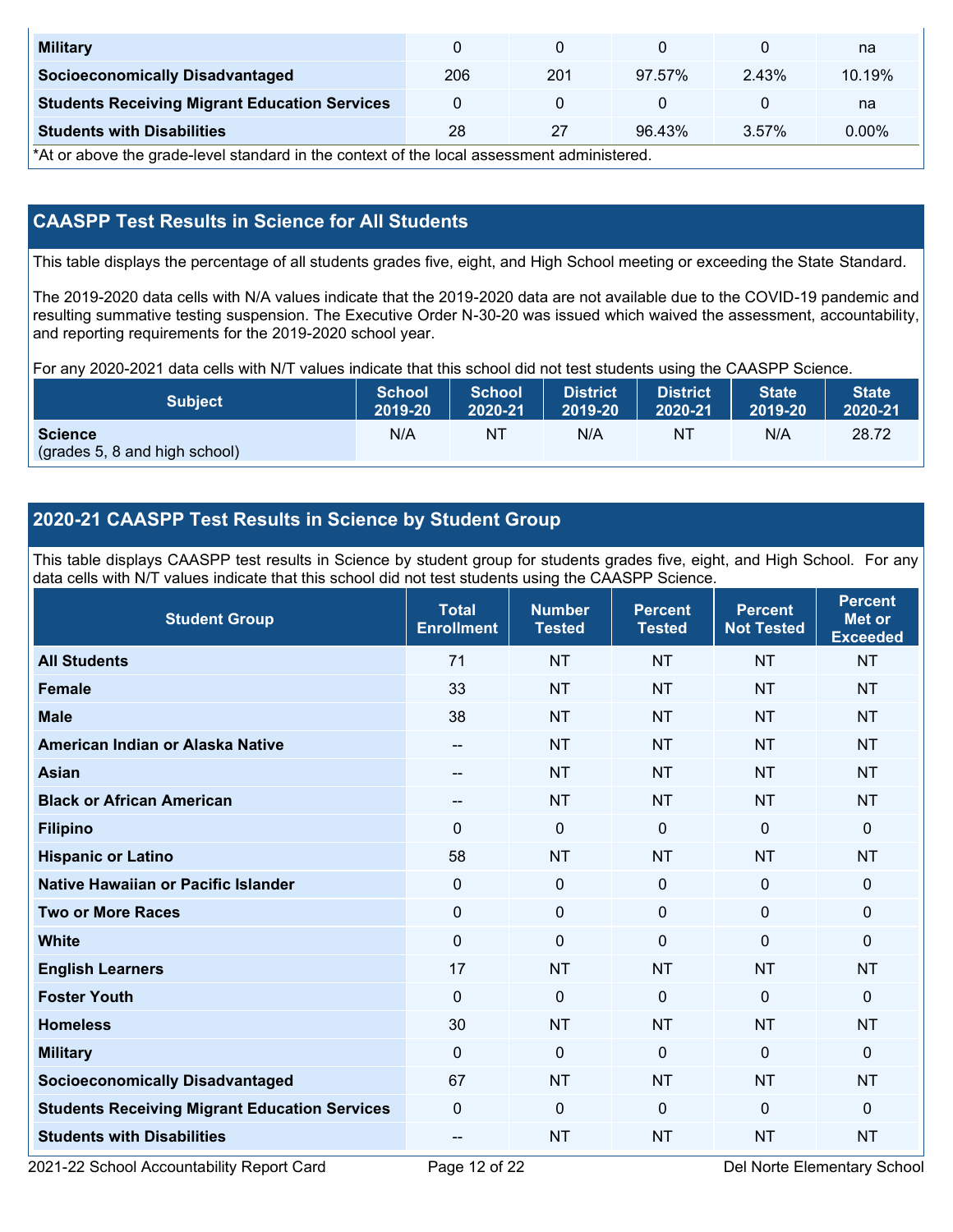## **B. Pupil Outcomes State Priority: Other Pupil Outcomes**

The SARC provides the following information relevant to the State priority: Other Pupil Outcomes (Priority 8): Pupil outcomes in the subject area of physical education.

### **2020-21 California Physical Fitness Test Results**

Due to the COVID-19 crisis, the Physical Fitness Test was suspended during the 2020-2021 school year and therefore no data are reported and each cell in this table is populated with "N/A."

| <b>Grade Level</b> | <b>Four of Six Fitness Standards</b> | <b>Five of Six Fitness Standards</b> | Percentage of Students Meeting   Percentage of Students Meeting   Percentage of Students Meeting<br><b>Six of Six Fitness Standards</b> |
|--------------------|--------------------------------------|--------------------------------------|-----------------------------------------------------------------------------------------------------------------------------------------|
| Grade 5            | N/A                                  | N/A                                  | N/A                                                                                                                                     |
| Grade 7            | N/A                                  | N/A                                  | N/A                                                                                                                                     |
| Grade 9            | N/A                                  | N/A                                  | N/A                                                                                                                                     |

## **C. Engagement State Priority: Parental Involvement**

The SARC provides the following information relevant to the State priority: Parental Involvement (Priority 3): Efforts the school district makes to seek parent input in making decisions regarding the school district and at each school site.

### **2021-22 Opportunities for Parental Involvement**

Del Norte has many opportunities for parent involvement. A large number of parents are involved in the designated parent groups of School Site Council (SSC) and the Student English Language Parent Advisory Committee (SELPAC). Other opportunities for parents to be involved are as follows:

- District Parent Advisory Committee (DPAC)
- District English Learner Parent Advisory Committee (DELPAC)
- English as a Second Language classes
- Coffee with the Principal
- Open House, Back to School Night, parent conferences
- Student recognition assemblies and the Student Success Team Process
- OMSD Family and Community Engagement Department (FCE) programs and opportunities

Del Norte contracts with Family Solutions in order to provide mental health services, case management, and other services to the students and families of Del Norte. Additionally, Del Norte employs a full-time Outreach Consultant who works with families and students in the areas of academics, social-emotional needs, and attendance. Contact Person: Ines Capetillo - Outreach Consultant 909-986-9515.

Regular school-to-home communication is provided in both English and Spanish. Information about current events and school activities can be found on the Del Norte school website, Del Norte Class Dojo, flyers, and twitter account. Del Norte mails important news and announcements to parents at home, utilizes Del Norte's telephone system to contact parents verbally sends text messages to parents via Blackboard Connect, Class Dojo and Twitter.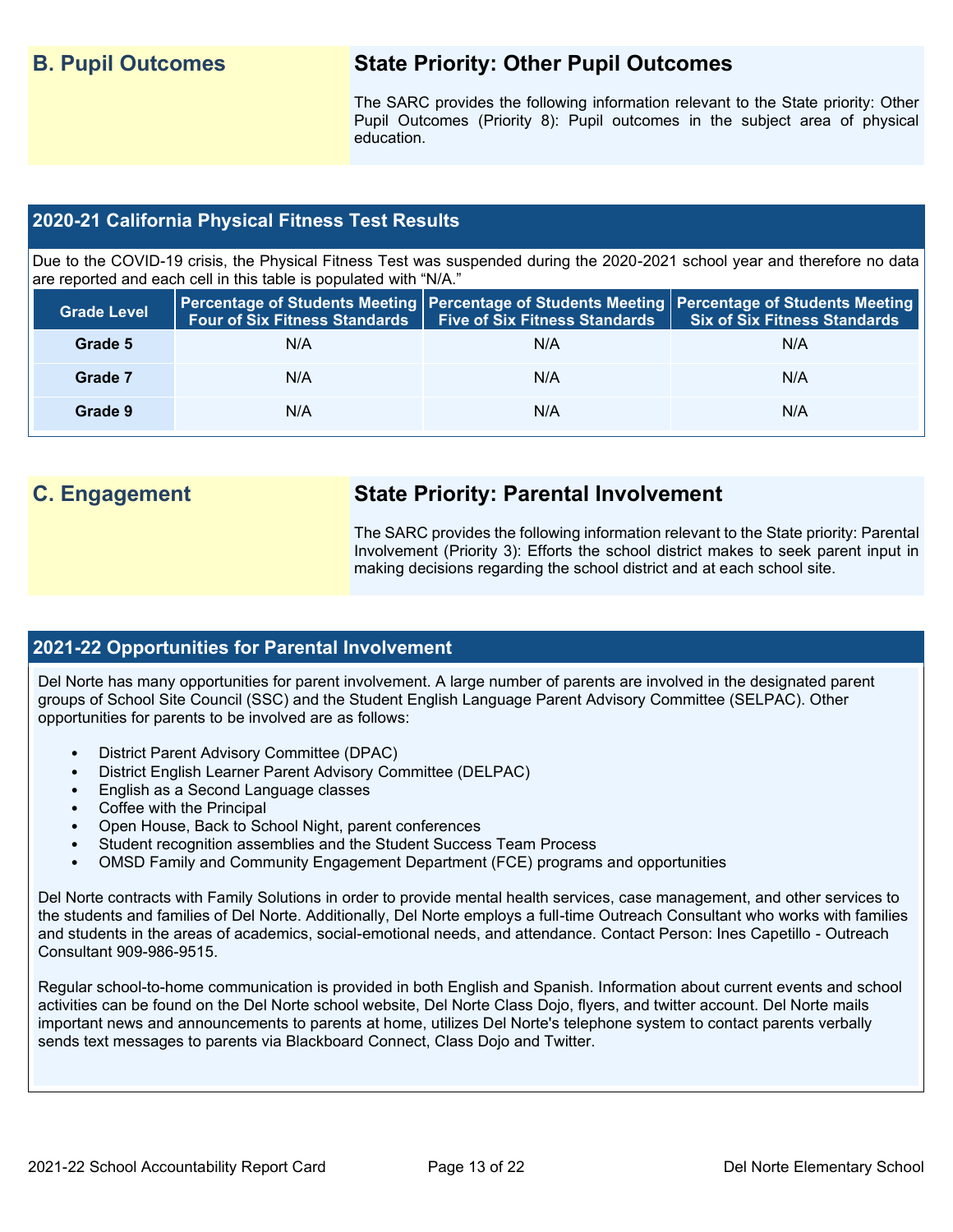## **2020-21 Chronic Absenteeism by Student Group**

| <b>Student Group</b>                                 | <b>Cumulative</b><br><b>Enrollment</b> | <b>Chronic</b><br><b>Absenteeism</b><br><b>Eligible Enrollment</b> | <b>Chronic</b><br><b>Absenteeism</b><br><b>Count</b> | <b>Chronic</b><br><b>Absenteeism</b><br><b>Rate</b> |
|------------------------------------------------------|----------------------------------------|--------------------------------------------------------------------|------------------------------------------------------|-----------------------------------------------------|
| <b>All Students</b>                                  | 433                                    | 429                                                                | 66                                                   | 15.4                                                |
| <b>Female</b>                                        | 219                                    | 217                                                                | 30                                                   | 13.8                                                |
| <b>Male</b>                                          | 214                                    | 212                                                                | 36                                                   | 17.0                                                |
| American Indian or Alaska Native                     | $\overline{4}$                         | $\overline{4}$                                                     | $\mathbf{0}$                                         | 0.0                                                 |
| <b>Asian</b>                                         | $\overline{4}$                         | $\overline{4}$                                                     | 1                                                    | 25.0                                                |
| <b>Black or African American</b>                     | 49                                     | 49                                                                 | 11                                                   | 22.4                                                |
| <b>Filipino</b>                                      | 1                                      | $\mathbf{1}$                                                       | $\mathbf{0}$                                         | 0.0                                                 |
| <b>Hispanic or Latino</b>                            | 366                                    | 362                                                                | 53                                                   | 14.6                                                |
| Native Hawaiian or Pacific Islander                  | 0                                      | $\mathbf 0$                                                        | $\mathbf 0$                                          | 0.0                                                 |
| <b>Two or More Races</b>                             | 5                                      | 5                                                                  | $\mathbf{0}$                                         | 0.0                                                 |
| <b>White</b>                                         | 4                                      | $\overline{4}$                                                     | 1                                                    | 25.0                                                |
| <b>English Learners</b>                              | 156                                    | 154                                                                | 24                                                   | 15.6                                                |
| <b>Foster Youth</b>                                  | 3                                      | 3                                                                  | $\Omega$                                             | 0.0                                                 |
| <b>Homeless</b>                                      | 95                                     | 95                                                                 | 20                                                   | 21.1                                                |
| <b>Socioeconomically Disadvantaged</b>               | 418                                    | 414                                                                | 66                                                   | 15.9                                                |
| <b>Students Receiving Migrant Education Services</b> | $\mathbf{0}$                           | $\Omega$                                                           | $\Omega$                                             | 0.0                                                 |
| <b>Students with Disabilities</b>                    | 57                                     | 57                                                                 | 18                                                   | 31.6                                                |

# **C. Engagement State Priority: School Climate**

The SARC provides the following information relevant to the State priority: School Climate (Priority 6):

- Pupil suspension rates;
- Pupil expulsion rates; and
- Other local measures on the sense of safety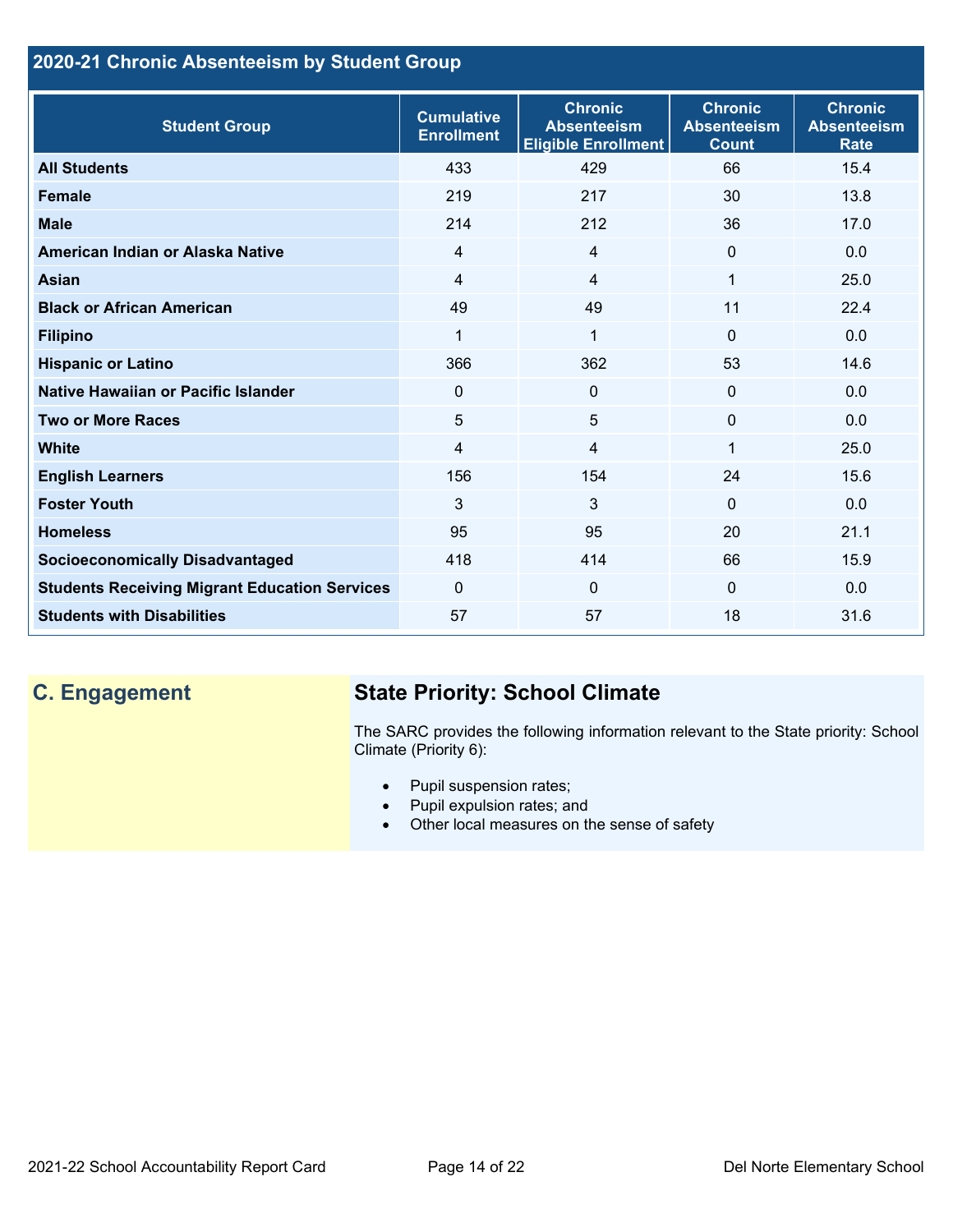### **Suspensions and Expulsions**

This table displays suspensions and expulsions data collected between July through June, each full school year respectively. Data collected during the 2020-21 school year may not be comparable to earlier years of this collection due to differences in learning mode instruction in response to the COVID-19 pandemic.

| <b>Subject</b>     | <b>School</b><br>2018-19 | <b>School</b><br>2020-21 | <b>District</b><br>2018-19 | <b>District</b><br>2020-21 | <b>State</b><br>2018-19 | <b>State</b><br>2020-21 |
|--------------------|--------------------------|--------------------------|----------------------------|----------------------------|-------------------------|-------------------------|
| <b>Suspensions</b> | 0.76                     | 0.00                     | 2.98                       | 0.03                       | 3.47                    | 0.20                    |
| <b>Expulsions</b>  | 0.00                     | 0.00                     | 0.00                       | 0.00                       | 0.08                    | 0.00                    |

This table displays suspensions and expulsions data collected between July through February, partial school year due to the COVID-19 pandemic. The 2019-2020 suspensions and expulsions rate data are not comparable to other year data because the 2019-2020 school year is a partial school year due to the COVID-19 crisis. As such, it would be inappropriate to make any comparisons in rates of suspensions and expulsions in the 2019-2020 school year compared to other school years.

| <b>Subject</b>     | <b>School</b><br>2019-20 | <b>District</b><br>2019-20 | <b>State</b><br>2019-20 |
|--------------------|--------------------------|----------------------------|-------------------------|
| <b>Suspensions</b> | 0.41                     | 1.64                       | 2.45                    |
| <b>Expulsions</b>  | 0.00                     | 0.00                       | 0.05                    |

### **2020-21 Suspensions and Expulsions by Student Group**

| <b>Student Group</b>                                 | <b>Suspensions Rate</b> | <b>Expulsions Rate</b> |
|------------------------------------------------------|-------------------------|------------------------|
| <b>All Students</b>                                  | 0.00                    | 0.00                   |
| <b>Female</b>                                        | 0.00                    | 0.00                   |
| <b>Male</b>                                          | 0.00                    | 0.00                   |
| American Indian or Alaska Native                     | 0.00                    | 0.00                   |
| Asian                                                | 0.00                    | 0.00                   |
| <b>Black or African American</b>                     | 0.00                    | 0.00                   |
| <b>Filipino</b>                                      | 0.00                    | 0.00                   |
| <b>Hispanic or Latino</b>                            | 0.00                    | 0.00                   |
| Native Hawaiian or Pacific Islander                  | 0.00                    | 0.00                   |
| <b>Two or More Races</b>                             | 0.00                    | 0.00                   |
| <b>White</b>                                         | 0.00                    | 0.00                   |
| <b>English Learners</b>                              | 0.00                    | 0.00                   |
| <b>Foster Youth</b>                                  | 0.00                    | 0.00                   |
| <b>Homeless</b>                                      | 0.00                    | 0.00                   |
| <b>Socioeconomically Disadvantaged</b>               | 0.00                    | 0.00                   |
| <b>Students Receiving Migrant Education Services</b> | 0.00                    | 0.00                   |
| <b>Students with Disabilities</b>                    | 0.00                    | 0.00                   |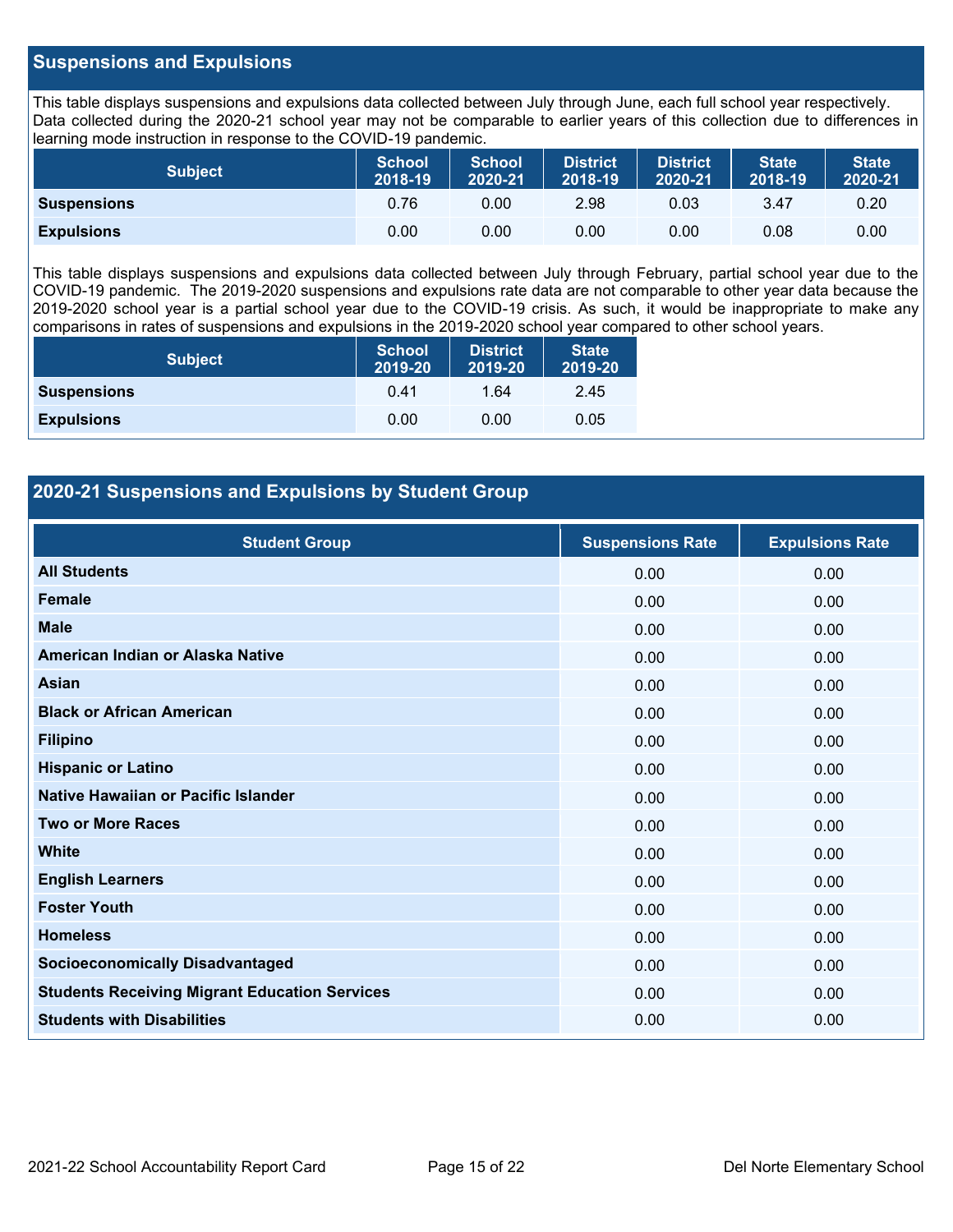### **2021-22 School Safety Plan**

Del Norte's safe school plan is comprised of the following goals:

All students and staff members are provided a safe teaching and learning environment.

All students are safe and secure while at school, when traveling to and from school, and when traveling to and from schoolrelated activities.

District programs and community resources are made available to students and parents.

Our School provides the educational environment where students, parents, staff, and community members shall effectively communicate in a manner that is respectful to all cultural, racial, and religious backgrounds.

Some of Del Norte's accomplishments have been to send teams for first response training and AED training, participate in all preparedness drills (C.C.R. Title 5 section 560), implement district policies that pertain to sexual harassment, hold regular SST meetings, and contract with Family Solutions Collaborative. Del Norte is committed to being a Positive Behavior Interventions and Support Schools (PBIS) which promotes safe behavior and expectations throughout our campus. Del Norte is the proud recipient of the Silver PBIS medal awarded by the California PBIS Coalition Fall 2017 and 2018. In 2019, Del Norte was the proud recipient of the Gold PBIS medal and in 2020 was awarded the Community Cares recognition. The plan was last updated and discussed with the staff during Fall of 2021.

## **D. Other SARC Information Information Required in the SARC**

The information in this section is required to be in the SARC but is not included in the state priorities for LCFF.

### **2018-19 Elementary Average Class Size and Class Size Distribution**

This table displays the 2018-19 average class size and class size distribution. The columns titled "Number of Classes" indicates how many classes fall into each size category (a range of total students per class). The "Other" category is for multigrade level classes.

| <b>Grade Level</b> | Average<br><b>Class Size</b> | 1-20 Students | Number of Classes with   Number of Classes with  <br>21-32 Students | <b>Number of Classes with</b><br>33+ Students |
|--------------------|------------------------------|---------------|---------------------------------------------------------------------|-----------------------------------------------|
| Κ                  | 24                           |               |                                                                     |                                               |
|                    | 19                           |               |                                                                     |                                               |
|                    | 21                           |               |                                                                     |                                               |
|                    | 22                           |               |                                                                     |                                               |
|                    | 27                           |               |                                                                     |                                               |
|                    | 29                           |               | 3                                                                   |                                               |
|                    | 13                           |               |                                                                     |                                               |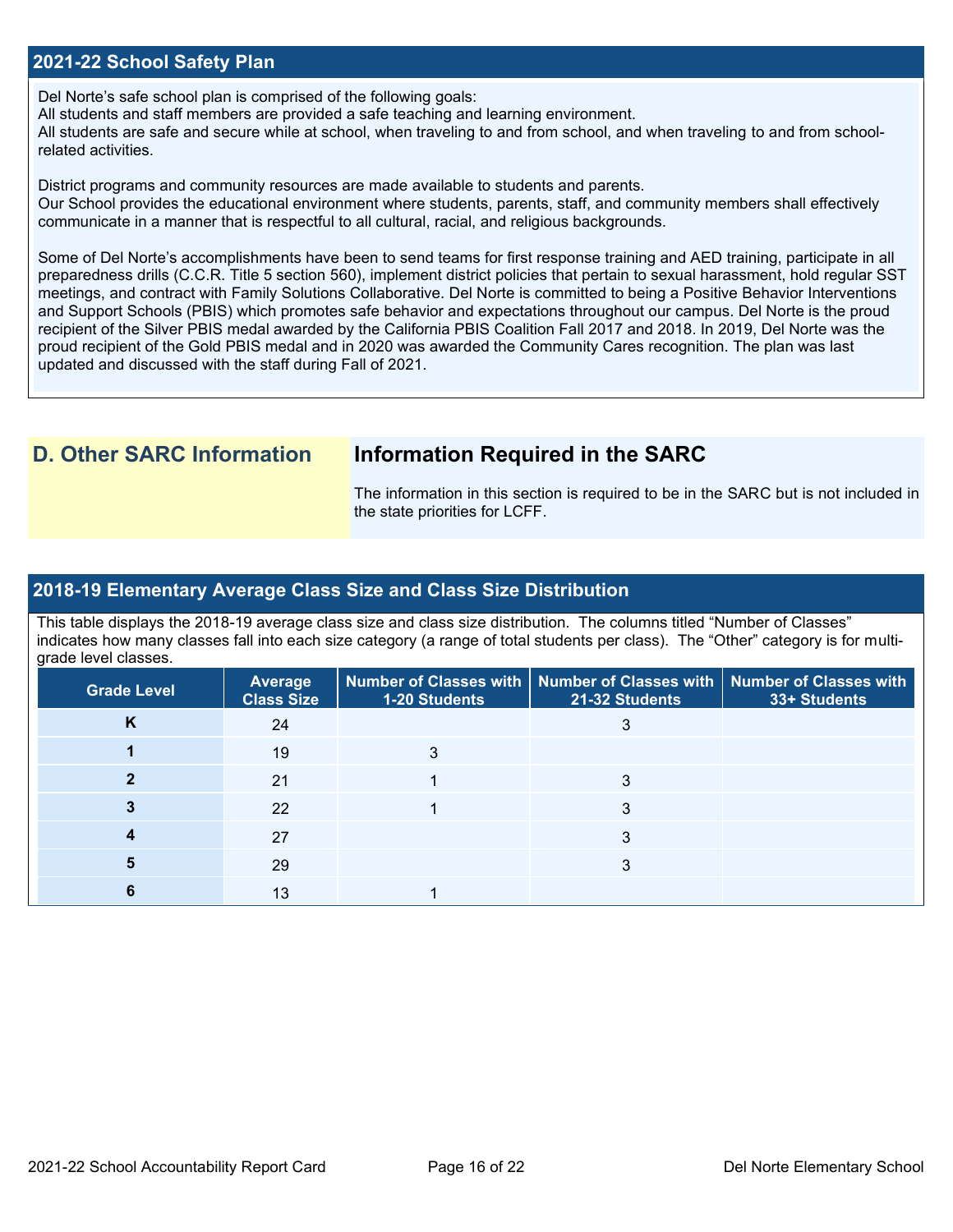### **2019-20 Elementary Average Class Size and Class Size Distribution**

This table displays the 2019-20 average class size and class size distribution. The columns titled "Number of Classes" indicates how many classes fall into each size category (a range of total students per class). The "Other" category is for multi-grade level classes.

| <b>Grade Level</b> | Average<br><b>Class Size</b> | 1-20 Students | Number of Classes with   Number of Classes with  <br>21-32 Students | <b>Number of Classes with</b><br>33+ Students |
|--------------------|------------------------------|---------------|---------------------------------------------------------------------|-----------------------------------------------|
| K                  | 27                           |               | 3                                                                   |                                               |
|                    | 19                           | 3             |                                                                     |                                               |
|                    | 20                           | 3             |                                                                     |                                               |
| 3                  | 26                           |               | 3                                                                   |                                               |
| 4                  | 26                           |               | 3                                                                   |                                               |
| 5                  | 27                           |               | 3                                                                   |                                               |
| 6                  |                              |               |                                                                     |                                               |
| <b>Other</b>       | 12                           | C             |                                                                     |                                               |

### **2020-21 Elementary Average Class Size and Class Size Distribution**

This table displays the 2020-21 average class size and class size distribution. The columns titled "Number of Classes" indicates how many classes fall into each size category (a range of total students per class). The "Other" category is for multi-grade level classes.

| <b>Grade Level</b> | <b>Average</b><br><b>Class Size</b> | 1-20 Students | Number of Classes with   Number of Classes with   Number of Classes with<br>21-32 Students | 33+ Students |
|--------------------|-------------------------------------|---------------|--------------------------------------------------------------------------------------------|--------------|
| K                  | 24                                  |               | 2                                                                                          |              |
|                    | 24                                  |               | 3                                                                                          |              |
| 2                  | 20                                  | 3             |                                                                                            |              |
| 3                  | 18                                  | 3             |                                                                                            |              |
|                    | 23                                  |               | 3                                                                                          |              |
| 5                  | 35                                  |               |                                                                                            | ົ            |
| 6                  |                                     |               |                                                                                            |              |
| <b>Other</b>       | 11                                  | っ             |                                                                                            |              |

### **2020-21 Ratio of Pupils to Academic Counselor**

This table displays the ratio of pupils to Academic Counselor. One full time equivalent (FTE) equals one staff member working full time; one FTE could also represent two staff members who each work 50 percent of full time.

| <b>Title</b>                        | <b>Ratio</b> |
|-------------------------------------|--------------|
| <b>Pupils to Academic Counselor</b> |              |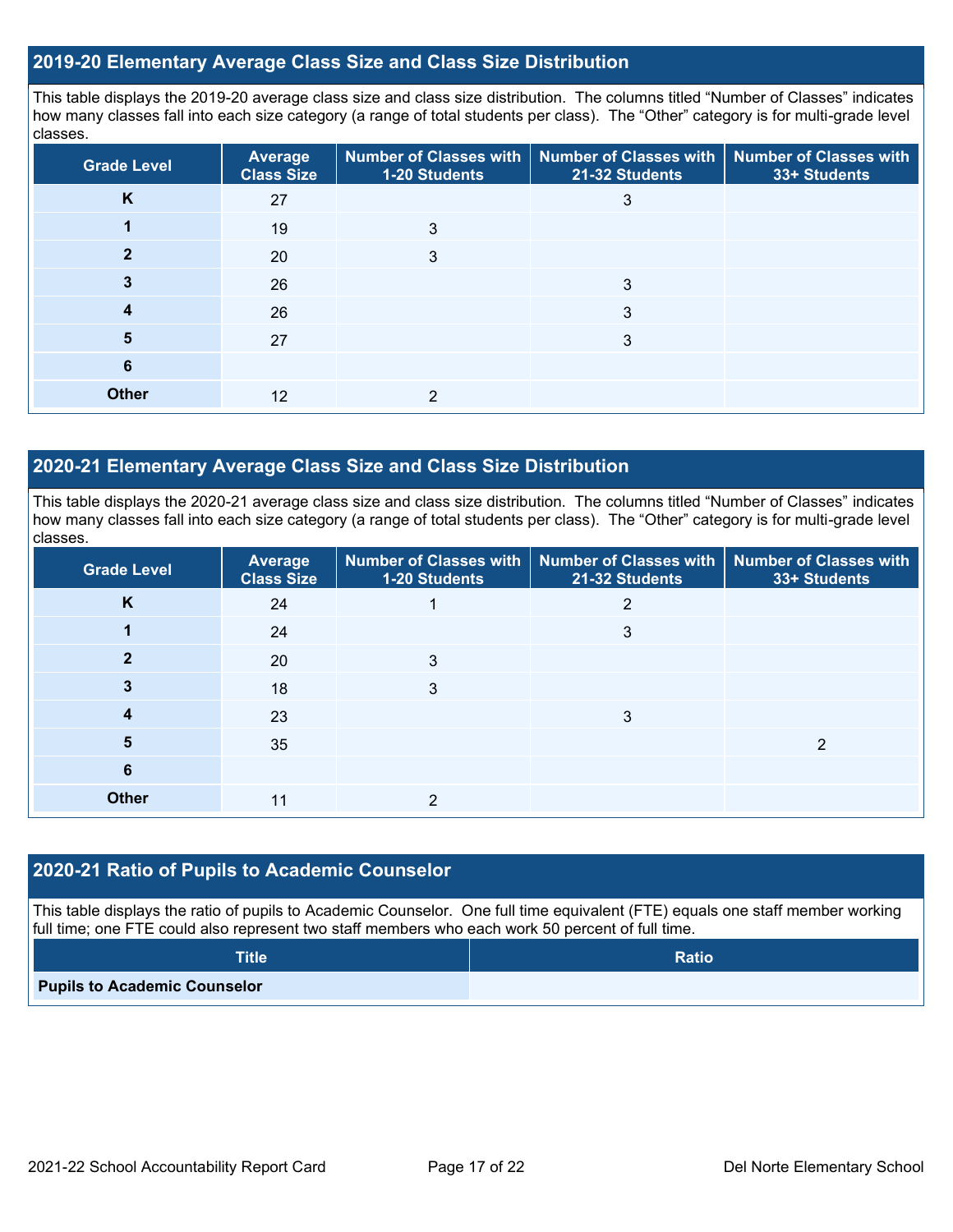### **2020-21 Student Support Services Staff**

This table displays the number of FTE support staff assigned to this school. One full time equivalent (FTE) equals one staff member working full time; one FTE could also represent two staff members who each work 50 percent of full time.

| <b>Title</b>                                                         | <b>Number of FTE Assigned to School</b> |
|----------------------------------------------------------------------|-----------------------------------------|
| <b>Counselor (Academic, Social/Behavioral or Career Development)</b> | 0                                       |
| Library Media Teacher (Librarian)                                    | 0                                       |
| Library Media Services Staff (Paraprofessional)                      | 0                                       |
| <b>Psychologist</b>                                                  | 0                                       |
| <b>Social Worker</b>                                                 | $\Omega$                                |
| <b>Speech/Language/Hearing Specialist</b>                            | 0                                       |
| <b>Resource Specialist (non-teaching)</b>                            | 0                                       |

### **2019-20 Expenditures Per Pupil and School Site Teacher Salaries**

This table displays the 2019-20 expenditures per pupil and average teach salary for this school. Cells with N/A values do not require data.

| Level                                                | <b>Total</b><br><b>Expenditures</b><br><b>Per Pupil</b> | <b>Expenditures</b><br><b>Per Pupil</b><br>(Restricted) | <b>Expenditures</b><br><b>Per Pupil</b><br>(Unrestricted) | <b>Average</b><br><b>Teacher</b><br><b>Salary</b> |
|------------------------------------------------------|---------------------------------------------------------|---------------------------------------------------------|-----------------------------------------------------------|---------------------------------------------------|
| <b>School Site</b>                                   | \$8873.0                                                | \$1792.0                                                | \$7080.0                                                  | \$91072.0                                         |
| <b>District</b>                                      | N/A                                                     | N/A                                                     | \$1608.0                                                  | \$92,686                                          |
| <b>Percent Difference - School Site and District</b> | N/A                                                     | N/A                                                     | 126.0                                                     | $-1.8$                                            |
| <b>State</b>                                         |                                                         |                                                         | \$8,444                                                   | \$85,863                                          |
| <b>Percent Difference - School Site and State</b>    | N/A                                                     | N/A                                                     | $-17.6$                                                   | 5.9                                               |

### **2020-21 Types of Services Funded**

All students receive a standards-based education at the appropriate grade level. Students receive small group, differentiated instruction during Universal Access time in all grade levels. Students also receive 30 minutes of English Language Development instruction each day in which students are grouped, assessed, and regrouped appropriately in order to meet each student's language proficiency needs. In addition, students participate in differentiated mathematics instruction. Extended learning opportunities are offered throughout the year, to provide support after the bell rings each school day. In addition, intervention opportunities are offered in a small group setting throughout the instructional day based on students' academic needs.

Various extended education programs have been offered before and after school to meet the needs of these students. Instructional decisions are based on data derived from Benchmark, Interim Assessments, Formative assessments and grade level common assessment test results along with Unit Assessments. The school year is launched with deliberate decisions taken from an intensive review of academic data from the California Assessment of Student Performance and Progress (CAASPP). In addition, categorical funds support a student mentor to support the implementation of our PBIS program implementation and support the social -emotional well-being of students.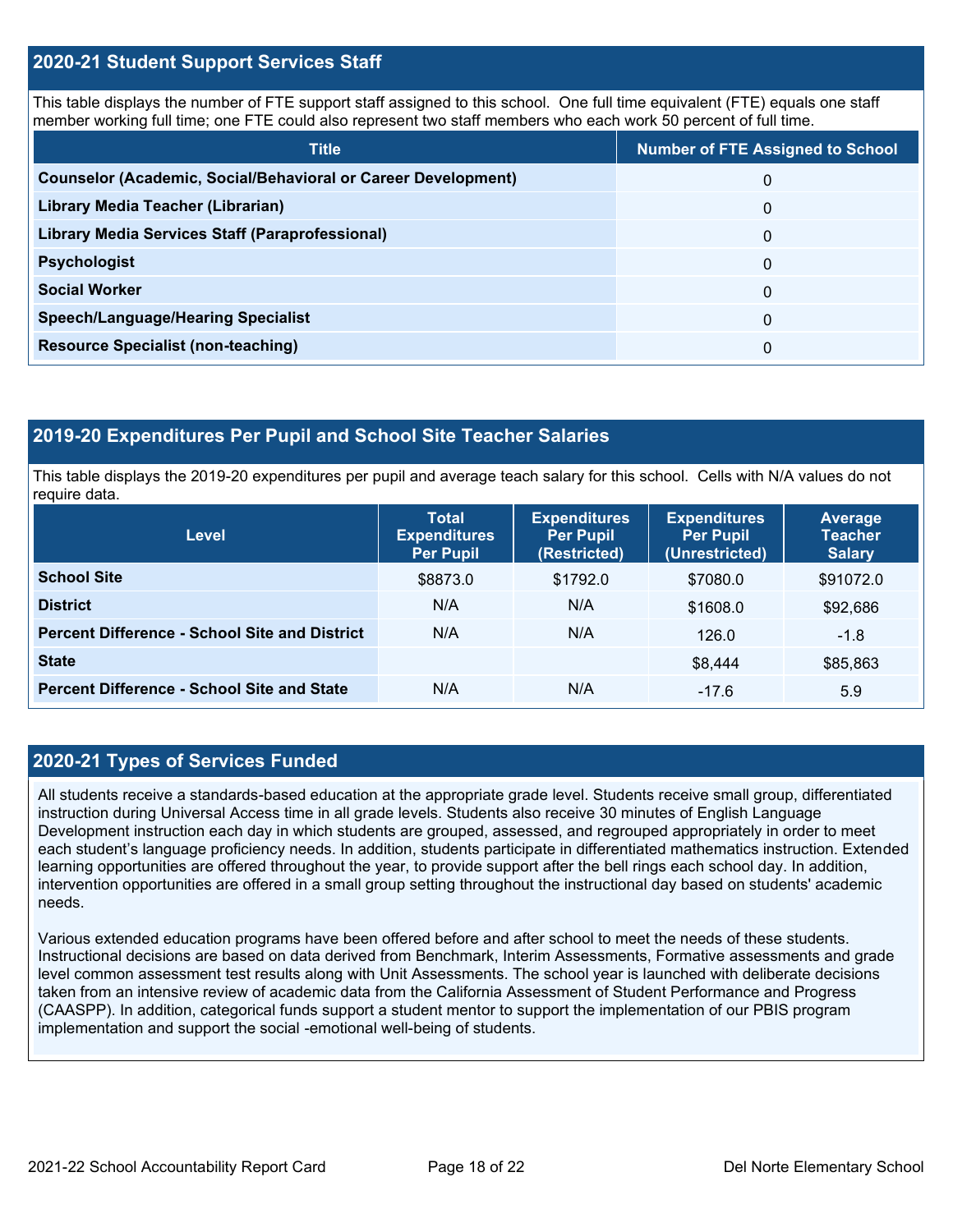### **2019-20 Teacher and Administrative Salaries**

This table displays the 2019-20 Teacher and Administrative salaries. For detailed information on salaries, see the CDE Certification Salaries & Benefits web page at [http://www.cde.ca.gov/ds/fd/cs/.](http://www.cde.ca.gov/ds/fd/cs/)

| Category                                             | <b>District</b><br><b>Amount</b> | <b>State Average</b><br>for Districts<br>in Same Category |
|------------------------------------------------------|----------------------------------|-----------------------------------------------------------|
| <b>Beginning Teacher Salary</b>                      | \$48,998                         | \$52,060                                                  |
| <b>Mid-Range Teacher Salary</b>                      | \$87,146                         | \$84,043                                                  |
| <b>Highest Teacher Salary</b>                        | \$105,113                        | \$107,043                                                 |
| <b>Average Principal Salary (Elementary)</b>         | \$138,892                        | \$133,582                                                 |
| <b>Average Principal Salary (Middle)</b>             | \$141,565                        | \$138,803                                                 |
| <b>Average Principal Salary (High)</b>               | \$0                              | \$133,845                                                 |
| <b>Superintendent Salary</b>                         | \$319,095                        | \$240,628                                                 |
| <b>Percent of Budget for Teacher Salaries</b>        | 37%                              | 35%                                                       |
| <b>Percent of Budget for Administrative Salaries</b> | 6%                               | 5%                                                        |

### **Professional Development**

Staff development is based on district initiatives and individual school and teacher needs. Student performance data, teacher surveys, and principal observations help determine professional needs. On-site training and support have been provided in the focus areas of Learning Objectives, Gradual Release and Cooperative Learning. Our school has worked to deepen knowledge of Eureka Math to strengthen lesson delivery and teachers attended several math study workshops. Teachers also work in grade level collaboration PLC meetings to analyze student data, create high leverage activities, and plan deliberate decisions to increase student achievement. We work together to enhance our rigorous Language Arts Common Core standards and are digging deeper into a new adoption that meets our students' needs. Additionally, teachers were provided time for structured teacher planning time for the purpose of analyzing student data and sharing effective teaching strategies. Teachers collaborate to create and promote rigorous and engaging lessons with tools that are research-based.

The support for teachers at Del Norte Elementary has come from the Principal, Assistant Principal, a full-time Instructional Coach, and Outreach Consultant. They provide assistance to teachers by offering instructional support, support with data analysis and staff development in English Language Development, Language Arts, and interventions for at-risk, and mathematics. They meet with teachers to plan, conduct coaching cycles, share engagement strategies, look at data and plan for differentiated instruction based on needs. They also provide a number of technology resources and other instructional materials to support instruction and student learning. Finally, Del Norte's Principal and Assistant Principal serve as the instructional leaders, by planning meetings, presenting researching effective techniques, conducting classroom walk-throughs, and embracing the district goals. Del Norte provides many opportunities for teacher collaboration by grade level. The first and third Tuesdays of the month are dedicated days for grade-level training and meetings where teachers discuss strategies, curriculum and generate questions or concerns for the support staff. In addition, Del Norte has an instructional coach that works with grade levels to plan to share engagement strategies, to look at data and alter instruction based on data and student targets. During Data meetings, teachers analyze benchmark data, plan teaching activities and collaborate on new instructional strategies during this process. Towards the end of the school year, horizontal and vertical articulation of grade-level standards helps teachers formulate deliberate decisions to implement in the classroom.

This table displays the number of school days dedicated to staff development and continuous improvement.

| <b>Subject</b>                                                                  |    |    | $\vert$ 2019-20 $\vert$ 2020-21 $\vert$ 2021-22 $\vert$ |
|---------------------------------------------------------------------------------|----|----|---------------------------------------------------------|
| Number of school days dedicated to Staff Development and Continuous Improvement | 49 | 36 |                                                         |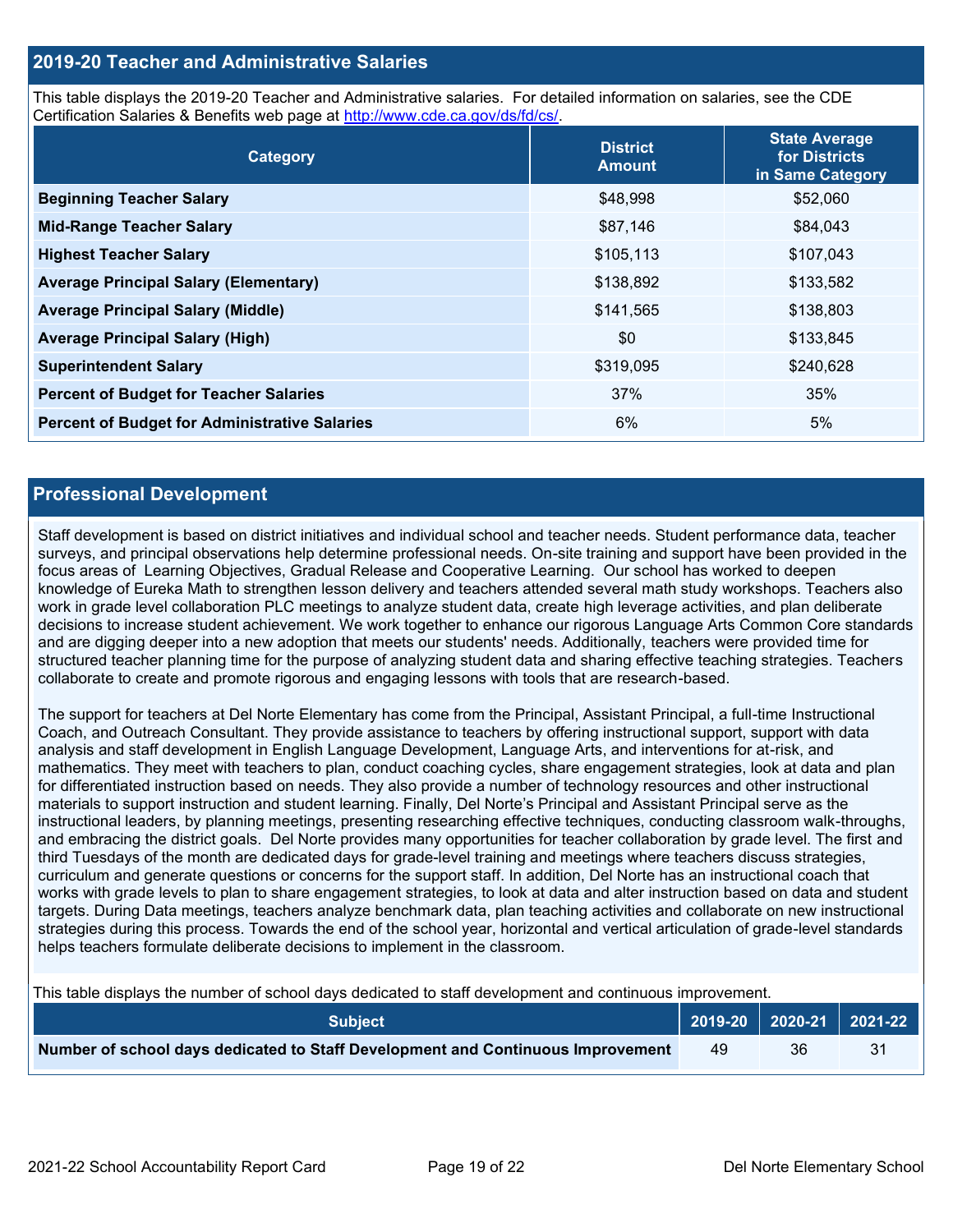# **Ontario-Montclair School District 2020-21 Local Accountability Report Card (LARC) Addendum**

## **Local Accountability Report Card (LARC) Addendum**

**2020-21 Local Accountability Report Card (LARC) Addendum Overview**



On July 14, 2021, the California State Board of Education (SBE) determined that the California Department of Education (CDE) will use the SARC as the mechanism to conduct a one-time data collection of the LEA-level aggregate test results of all school's local assessments administered during the 2020–2021 school year in order to meet the federal Every Students Succeeds Act (ESSA) reporting requirement for the Local Educational Agency Accountability Report Cards (LARCs).

Each local educational agency (LEA) is responsible for preparing and posting their annual LARC in accordance with the federal ESSA. As a courtesy, the CDE prepares and posts the LARCs on behalf of all LEAs.

Only for the 2020–2021 school year and the 2020–2021 LARCs, LEAs are required to report their aggregate local assessments test results at the LEA-level to the CDE by populating the tables below via the SARC. These data will be used to meet the LEAs' federal requirement for their LARCs. Note that it is the responsibility of the school and LEA to ensure that all student privacy and suppression rules are in place when reporting data in Tables 3 and 4 in the Addendum, as applicable.

The tables below are not part of the SBE approved 2020–2021 SARC template but rather are the mechanism by which these required data will be collected from LEAs.

For purposes of the LARC and the following tables, an LEA is defined as a school district, a county office of education, or a direct funded charter school.

| 2021-22 District Contact Information |                                   |  |
|--------------------------------------|-----------------------------------|--|
| <b>District Name</b>                 | Ontario-Montclair School District |  |
| <b>Phone Number</b>                  | $(909)$ 459-2500                  |  |
| Superintendent                       | Dr. James Q. Hammond              |  |
| <b>Email Address</b>                 | info@omsd.net                     |  |
| <b>District Website Address</b>      | https://www.omsd.net              |  |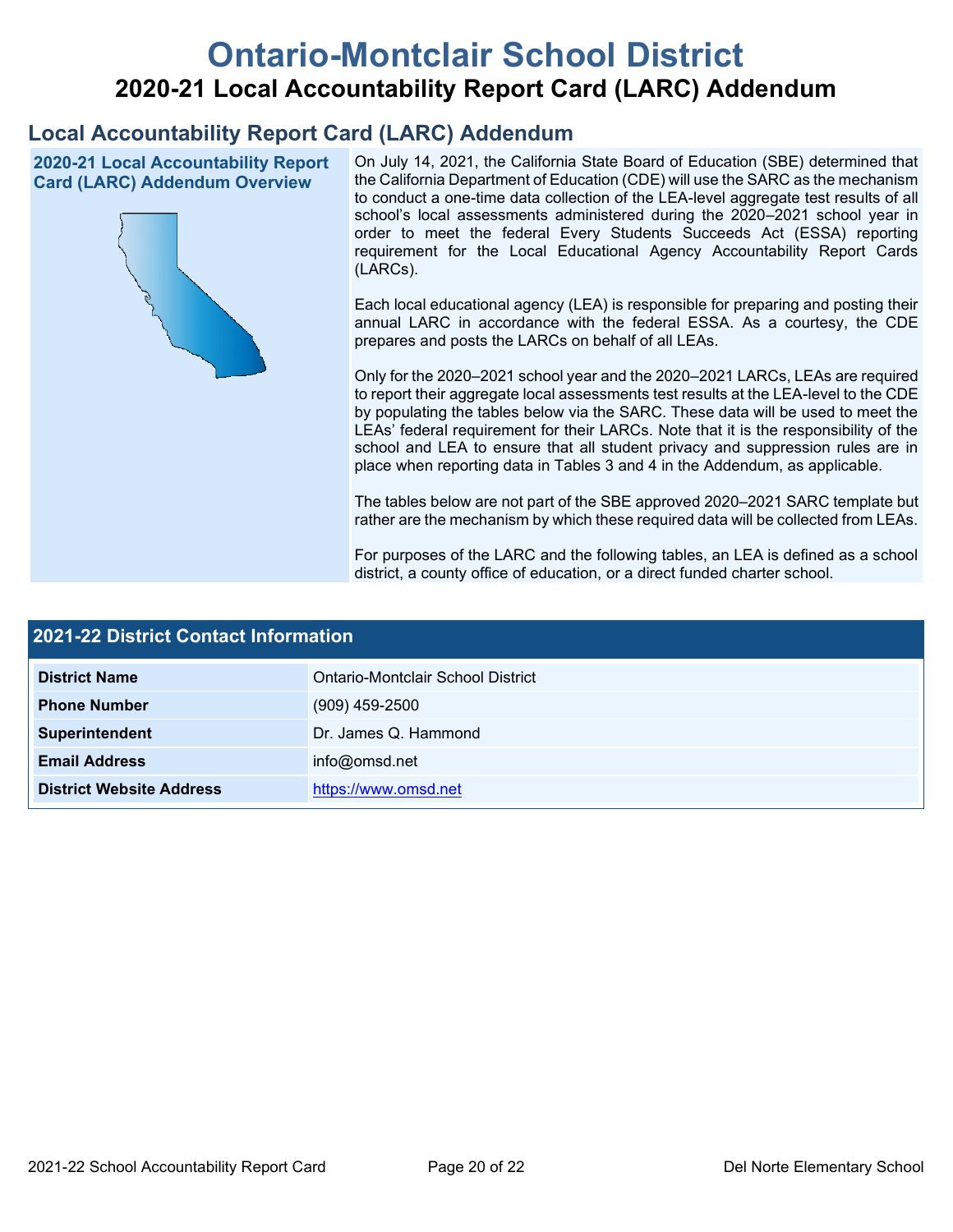## **2020-21 CAASPP Test Results in ELA by Student Group**

This table displays CAASPP test results in ELA by student group for students grades three through eight and grade eleven taking and completing a state-administered assessment. The CDE will populate this table for schools in cases where the school administered the CAASPP assessment. In cases where the school administered a local assessment instead of CAASPP, the CDE will populate this table with "NT" values, meaning this school did not test students using the CAASPP. See the local assessment(s) table for more information.

| <b>CAASPP</b><br><b>Student Groups</b>               | <b>CAASPP</b><br><b>Total</b><br><b>Enrollment</b> | <b>CAASPP</b><br><b>Number</b><br><b>Tested</b> | <b>CAASPP</b><br><b>Percent</b><br><b>Tested</b> | <b>CAASPP</b><br><b>Percent</b><br><b>Not Tested</b> | <b>CAASPP</b><br><b>Percent</b><br>Met or<br><b>Exceeded</b> |
|------------------------------------------------------|----------------------------------------------------|-------------------------------------------------|--------------------------------------------------|------------------------------------------------------|--------------------------------------------------------------|
| <b>All Students</b>                                  | 12994                                              | <b>NT</b>                                       | <b>NT</b>                                        | <b>NT</b>                                            | <b>NT</b>                                                    |
| <b>Female</b>                                        | 6378                                               | <b>NT</b>                                       | <b>NT</b>                                        | <b>NT</b>                                            | <b>NT</b>                                                    |
| <b>Male</b>                                          | 6616                                               | <b>NT</b>                                       | <b>NT</b>                                        | <b>NT</b>                                            | <b>NT</b>                                                    |
| American Indian or Alaska Native                     | 92                                                 | <b>NT</b>                                       | <b>NT</b>                                        | <b>NT</b>                                            | <b>NT</b>                                                    |
| <b>Asian</b>                                         | 257                                                | <b>NT</b>                                       | <b>NT</b>                                        | <b>NT</b>                                            | <b>NT</b>                                                    |
| <b>Black or African American</b>                     | 394                                                | <b>NT</b>                                       | <b>NT</b>                                        | <b>NT</b>                                            | <b>NT</b>                                                    |
| <b>Filipino</b>                                      | 81                                                 | <b>NT</b>                                       | <b>NT</b>                                        | <b>NT</b>                                            | <b>NT</b>                                                    |
| <b>Hispanic or Latino</b>                            | 11629                                              | <b>NT</b>                                       | <b>NT</b>                                        | <b>NT</b>                                            | <b>NT</b>                                                    |
| Native Hawaiian or Pacific Islander                  | 31                                                 | <b>NT</b>                                       | <b>NT</b>                                        | <b>NT</b>                                            | <b>NT</b>                                                    |
| <b>Two or More Races</b>                             | 140                                                | <b>NT</b>                                       | <b>NT</b>                                        | <b>NT</b>                                            | <b>NT</b>                                                    |
| <b>White</b>                                         | 370                                                | <b>NT</b>                                       | <b>NT</b>                                        | <b>NT</b>                                            | <b>NT</b>                                                    |
| <b>English Learners</b>                              | 2756                                               | <b>NT</b>                                       | <b>NT</b>                                        | <b>NT</b>                                            | <b>NT</b>                                                    |
| <b>Foster Youth</b>                                  | 73                                                 | <b>NT</b>                                       | <b>NT</b>                                        | <b>NT</b>                                            | <b>NT</b>                                                    |
| <b>Homeless</b>                                      | 2320                                               | <b>NT</b>                                       | <b>NT</b>                                        | <b>NT</b>                                            | <b>NT</b>                                                    |
| <b>Military</b>                                      | $\mathbf 0$                                        | $\mathbf 0$                                     | $\mathbf 0$                                      | $\mathbf 0$                                          | 0                                                            |
| <b>Socioeconomically Disadvantaged</b>               | 11552                                              | <b>NT</b>                                       | <b>NT</b>                                        | <b>NT</b>                                            | <b>NT</b>                                                    |
| <b>Students Receiving Migrant Education Services</b> | $\Omega$                                           | $\mathbf 0$                                     | $\mathbf{0}$                                     | $\Omega$                                             | 0                                                            |
| <b>Students with Disabilities</b>                    | 1919                                               | <b>NT</b>                                       | <b>NT</b>                                        | <b>NT</b>                                            | <b>NT</b>                                                    |